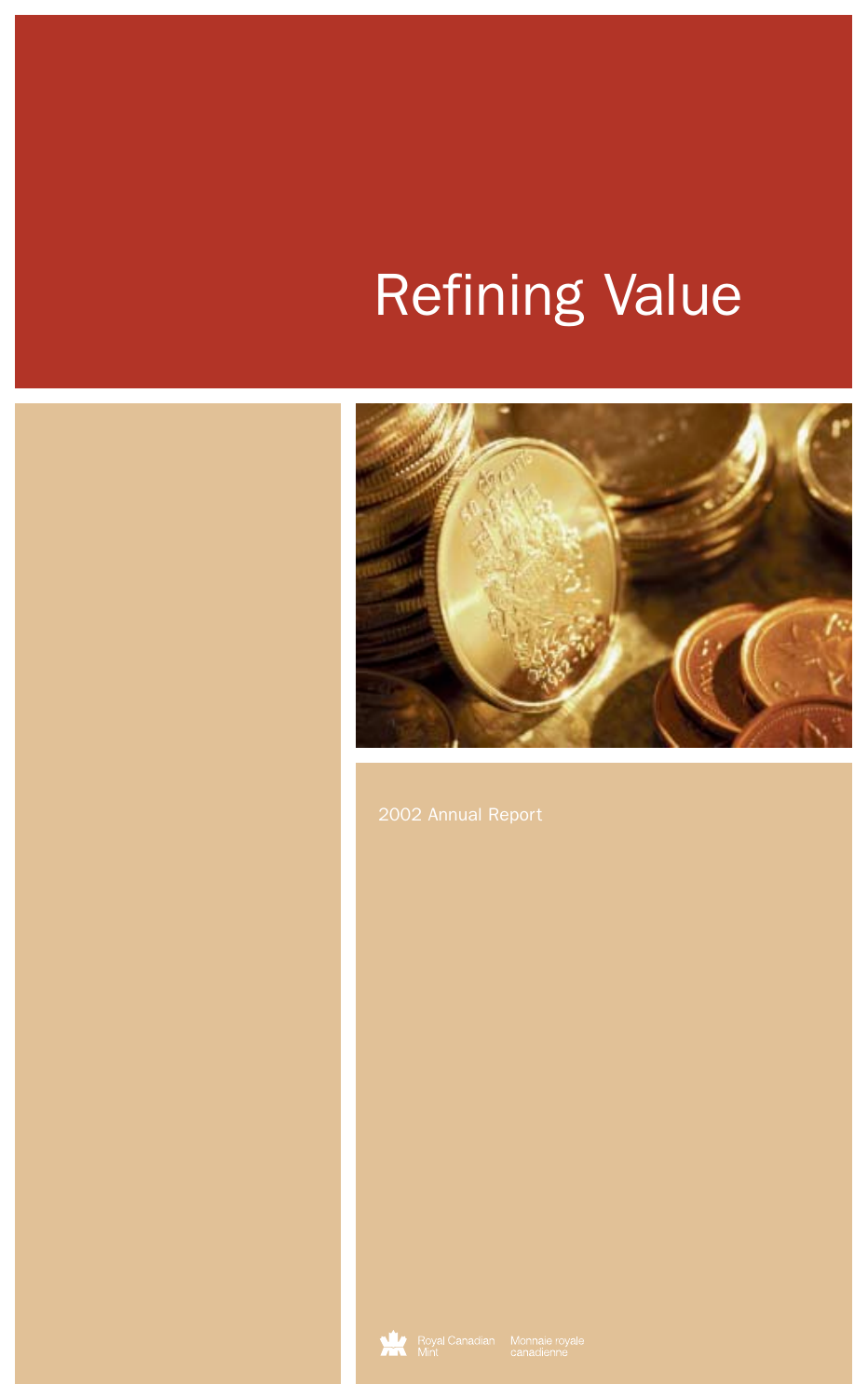#### Table of contents

| Royal Canadian Mint at-a-glance            | $\overline{2}$ |
|--------------------------------------------|----------------|
| Message from the Chairperson               | $\overline{4}$ |
| Directors and Officers                     | 10             |
| Corporate Governance                       | 11             |
|                                            |                |
| Management's discussion and analysis       | 12             |
| <b>Statistics</b>                          | 24             |
| Management report                          | 28             |
| Auditor's reports                          | 29             |
| Consolidated financial statements          | 30             |
| Notes to consolidated financial statements | 33             |
|                                            |                |

#### Head Office, Ottawa Royal Canadian Mint 320 Sussex Drive Ottawa, Ontario Canada K1A 0G8 (613) 993-3500 Winnipeg Plant Royal Canadian Mint 520 Lagimodière Boulevard Winnipeg, Manitoba Canada R2J 3E7 (204) 983-6400

www.mint.ca

Printed in Canada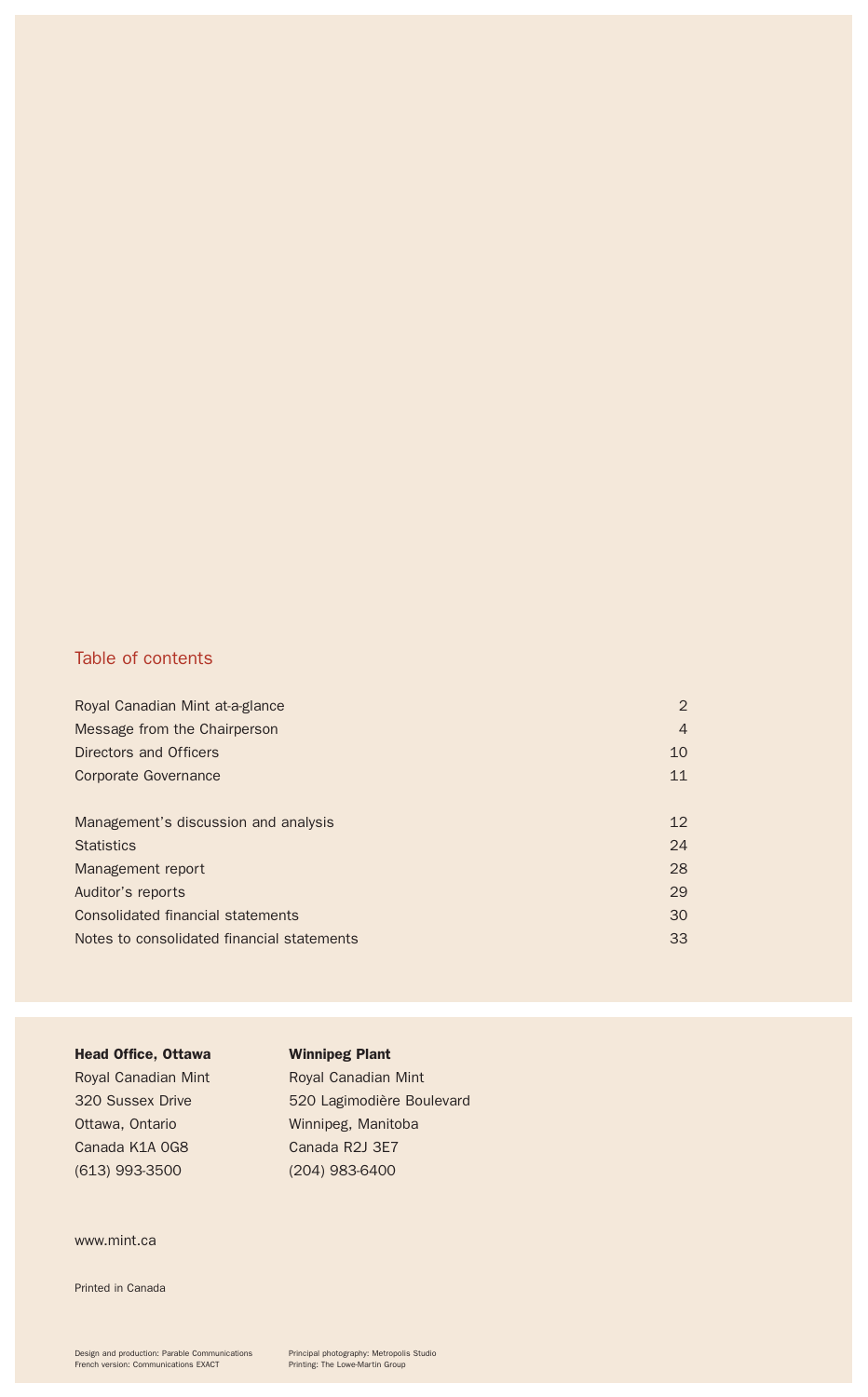## Financial and operating highlights

|                                                    | 2002    | 2001      | % change |
|----------------------------------------------------|---------|-----------|----------|
| Key financial highlights (in millions of dollars)  |         |           |          |
| Revenue                                            | 351.4   | 246.0     | 42.8     |
| Loss before income tax                             | (7.6)   | (1.9)     | (300.0)  |
| Net loss                                           | (5.4)   | (1.8)     | (200.0)  |
| Total assets                                       | 151.8   | 157.6     | (3.7)    |
| Capital expenditures                               | 4.9     | 5.1       | (3.9)    |
| Cash flow from operating activities                | 23.3    | 14.3      | 62.9     |
| Key operating highlights                           |         |           |          |
| Circulation coins produced (in millions of pieces) | 1,691.4 | 2,398.8   | (29.5)   |
| Gold bullion sales (in thousands of ounces)        | 392.0   | 188.8     | 107.6    |
| % of contribution margin from new products         | 19%     | 13%       |          |
| Number of employees                                | 563.0   | 639.0     | (11.9)   |
| Gross profit (in millions of dollars)              | 48.3    | 54.8      | (11.9)   |
| Value-added sales per employee*                    | 93.0    | 144.0     | (35.4)   |
| Pre-tax return on equity                           | (8.2%)  | $(2.0\%)$ |          |
| Debt to equity ratio                               | 0.33:1  | 0.36:1    |          |
| Shareholder's equity (in millions of dollars)      | 89.0    | 94.4      | (5.7)    |
| Total production (millions of pieces)              | 1,714.0 | 2,406.7   | (28.8)   |

\*Revenue minus cost of metal divided by average number of employees (in thousands of dollars).





**4.5**

**98 01 02 99 00**

**5.6**

**(1.8) (5.4)**



(millions of pieces)

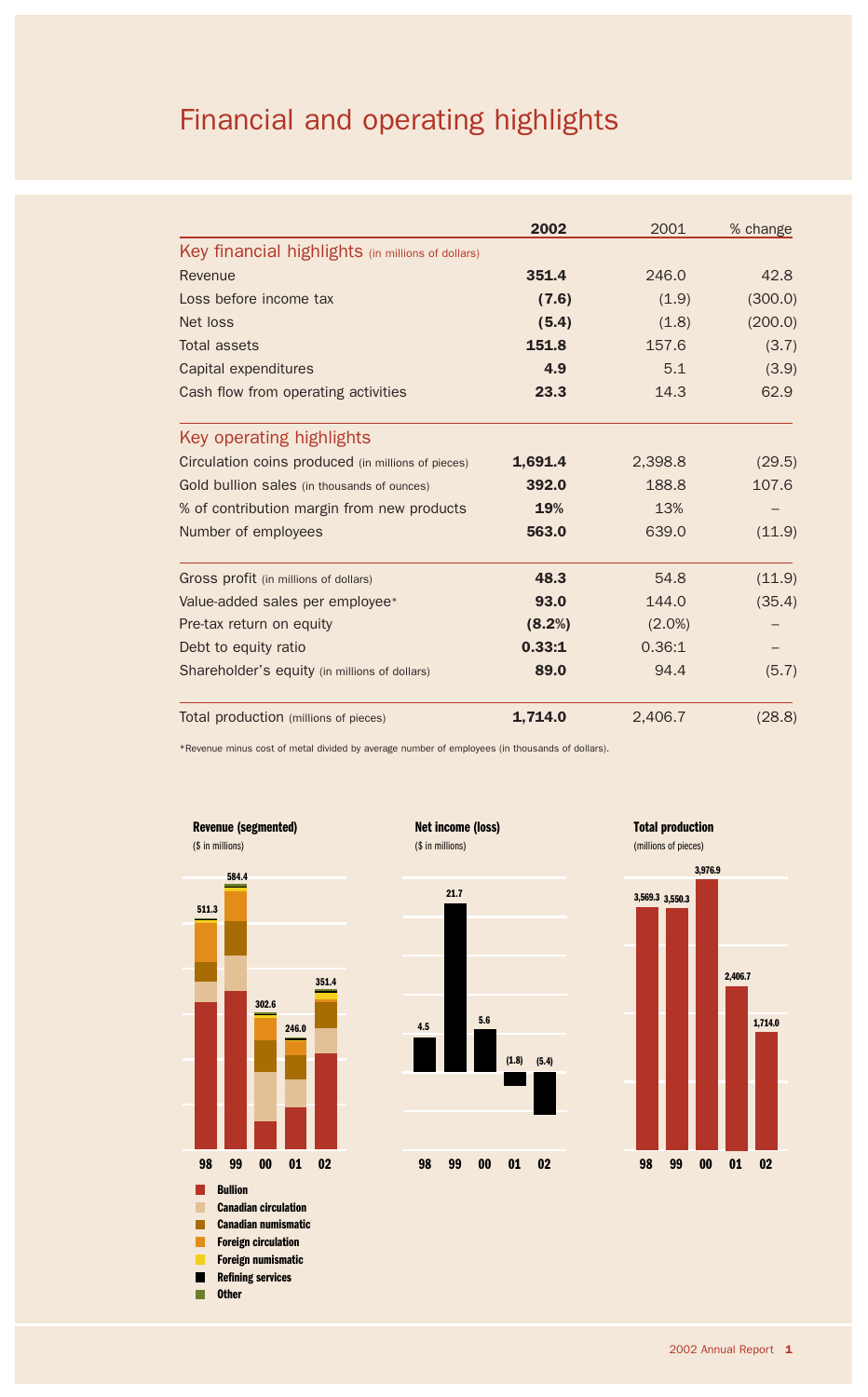### Royal Canadian Mint at-a-glance

#### Profile/segment description

The Royal Canadian Mint produces all of the circulation coins used in Canada and manages the supporting distribution systems for the Government of Canada. The Mint is one of the world's foremost producers of circulation, collector and bullion investment coins for the domestic and international marketplace. It is also one of the largest gold refiners in the world.

#### Bullion products

Gold and silver bullion investment products

Canadian circulation coins Coins for business transactions in Canada

#### Canadian numismatic coins

Canadian precious and base metal collector coins

#### Foreign circulation coins

Coins for business transactions produced for foreign countries

### Total revenue (% by segment)

2002 Revenue



#### Bullion revenue (\$ in millions)



#### Canadian circulation coin revenue (\$ in millions)



#### Canadian numismatic coin revenue (\$ in millions)



#### Foreign circulation coin revenue (\$ in millions)



#### Foreign numismatic coin revenue (\$ in millions)



Foreign numismatic coins

Precious and base metal collector coins produced for foreign countries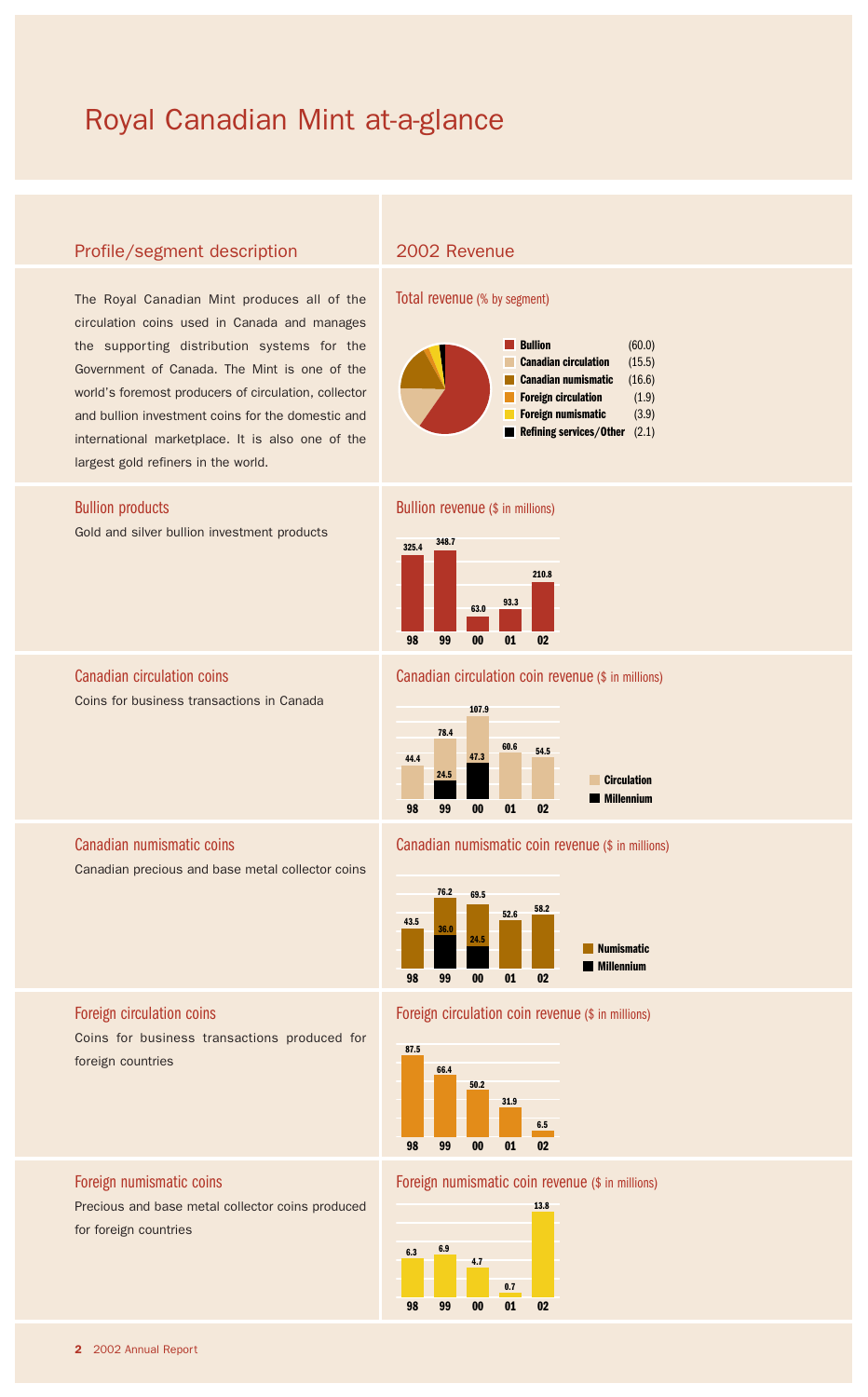| 2002 Key statistics                                                                                                                                                                                                                     | Segment outlook                                                                                                                                                                                                                                                                                                                                                                              |
|-----------------------------------------------------------------------------------------------------------------------------------------------------------------------------------------------------------------------------------------|----------------------------------------------------------------------------------------------------------------------------------------------------------------------------------------------------------------------------------------------------------------------------------------------------------------------------------------------------------------------------------------------|
| Revenue by region (\$ in millions)<br>(138.4)<br><b>Canada</b><br><b>US</b><br>(133.8)<br>Asia<br>(60.3)<br><b>Latin America</b><br>(3.7)<br><b>Africa</b><br>(2.6)<br><b>Europe</b><br>(11.8)<br><b>Middle East</b><br>(0.8)           | While the year 2003 will be one of transition for the<br>Mint, its strategic priorities continue to be:<br>• Growth through improved customer knowledge<br>and service.<br>• Quality and efficiency. The Mint is determined to<br>pursue its position as a world leader in minting<br>through the continued development and application<br>of both innovative and cost effective technology. |
| Bullion revenue (% by region)<br><b>Canada</b><br>(16.3)<br><b>US</b><br>(57.5)<br>Asia<br>(24.1)<br><b>Other</b><br>(2.1)                                                                                                              | Geopolitical anxiety surrounding the situations in<br>North Korea and Iraq, continuing concerns about<br>destabilizing terrorist activity and halting economic<br>recovery continue to affect demand for gold.                                                                                                                                                                               |
| Canadian circulation coins (production in millions of pieces)<br>(830.6)<br>1 cent<br>(134.4)<br>5 cent<br>10 cent<br>(251.3)<br>25 cent<br>(186.7)<br>50 cent<br>(14.4)<br>$\blacksquare$ \$1<br>(2.3)<br>$\blacksquare$ \$2<br>(27.0) | In 2003, the Mint will focus on enhancements to the<br>systems used to manage the supply and distribution<br>of coins across Canada.                                                                                                                                                                                                                                                         |
| Canadian numismatic coin revenue (% by region)<br>(73.7)<br>Canada<br><b>US</b><br>(12.3)<br><b>Europe</b><br>(13.0)<br><b>Other</b><br>(1.0)                                                                                           | Many new products minted in 2002 enjoyed strong<br>sales results. Numismatic sales should continue to<br>grow with the careful management of the secondary<br>market and minting of coins that excite the consumer.                                                                                                                                                                          |
| Foreign circulation coin revenue (% by region)<br>(7.1)<br>Asia<br><b>Latin America</b><br>(50.4)<br><b>Africa</b><br>(38.5)<br><b>Middle East</b><br>(4.0)                                                                             | The contraction in the global economy has dra-<br>matically reduced the demand for coins. The Mint<br>will focus on offering integrated solutions with a<br>suite of services, including technology transfer<br>and consulting.                                                                                                                                                              |
| Foreign numismatic coin revenue (% by region)<br>(0.0)                                                                                                                                                                                  | The Mint continues to push the boundaries of<br>minting innovation to develop novel effects and                                                                                                                                                                                                                                                                                              |

**US Asia Africa Europe Others** (28.0) (60.3) (1.0) (0.8) (9.9)

extraordinary quality in its coins. Despite this, it approaches 2003 with cautious optimism.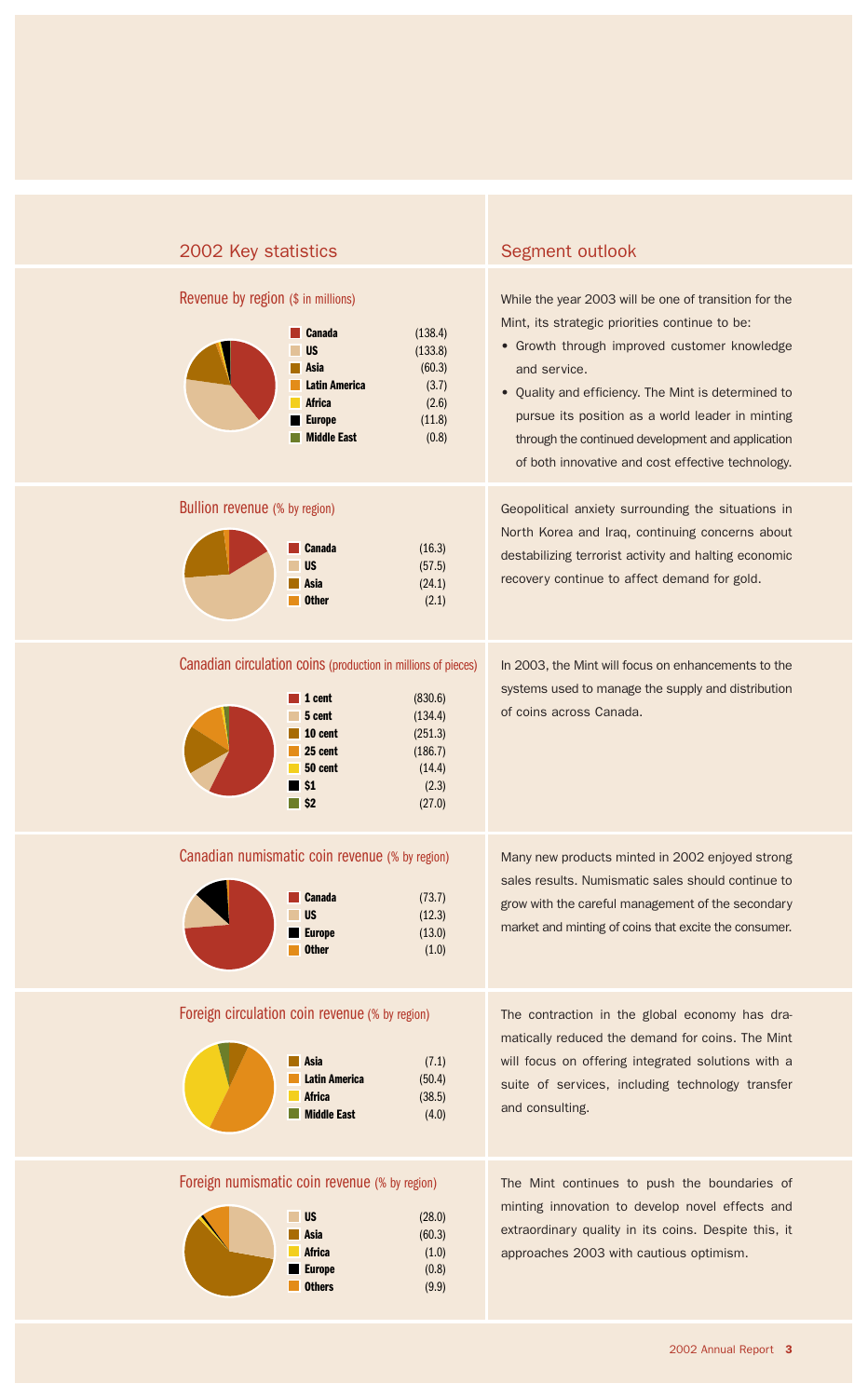### Message from the Chairperson



In 2002, the Royal Canadian Mint took firm steps to ensure its continued success as a world leader in minting. Reaffirming the Corporation's core values, focusing on its core strengths, and decisively advancing the interests of all stakeholders, those steps are carrying the Mint from a period of challenge into one of opportunity.

#### Challenges met

The global minting marketplace continued to feel the effects of the Euro in 2002: recycled metals and excess minting capacity in Europe led to very low bidding on tenders for the production of circulation coins. As a result, the Mint secured only 16 percent of contracts bid upon.

We refuse to allow adverse external conditions to dampen our long-term business outlook. In the period ahead, we will actively promote our world-leading plating process on the international stage. Building interest in this low-cost alternative to conventional coinage will allow us to take advantage of increased activity on the foreign circulation front when the market experiences its inevitable upturn.

In addition to foreign circulation coins, the Mint also produces collector coins for international markets. Projects in this business line performed below expectations in 2002, resulting in a loss. The Corporation responded quickly to determine why these products did not succeed, applying the lessons learned toward refining its new product introduction process.

The Mint re-evaluated its PURE 9999 precious metal jewellery line in 2002. Originally, this offering represented a natural opportunity for the Mint to gain share in a high-margin market that would complement its low-margin and highly cyclical foreign circulation business. Unfortunately, the global economic downturn that began in 2001 depressed the North American luxury goods retail market. PURE 9999 sales did not materialize as predicted, and the Corporation found itself carrying excess inventory. This excess was written down in 2002.

#### **Governance**

I commend and thank the Board for the exceptionally active role it played throughout 2002, demonstrating its commitment to the Corporation and its stakeholders. As the Report of the Auditor General of Canada to the House of Commons (December 2000) stated, "In times of difficulty, turbulence and change, good governance is most critical". Having experienced losses for two consecutive years—and given the departures of members of the Corporation's senior management team—the Mint needed the Board to introduce a fresh perspective and inspire change.

The Board commissioned a thorough review of the Mint's governance practices and approaches—from roles and responsibilities to performance and risk management—with the objective of having the Mint become a leader in best practices. Of these, risk management is particularly crucial. To be a leader and to succeed, the Mint must continue to take measured risks. By managing them effectively, we will realize our strategic goals.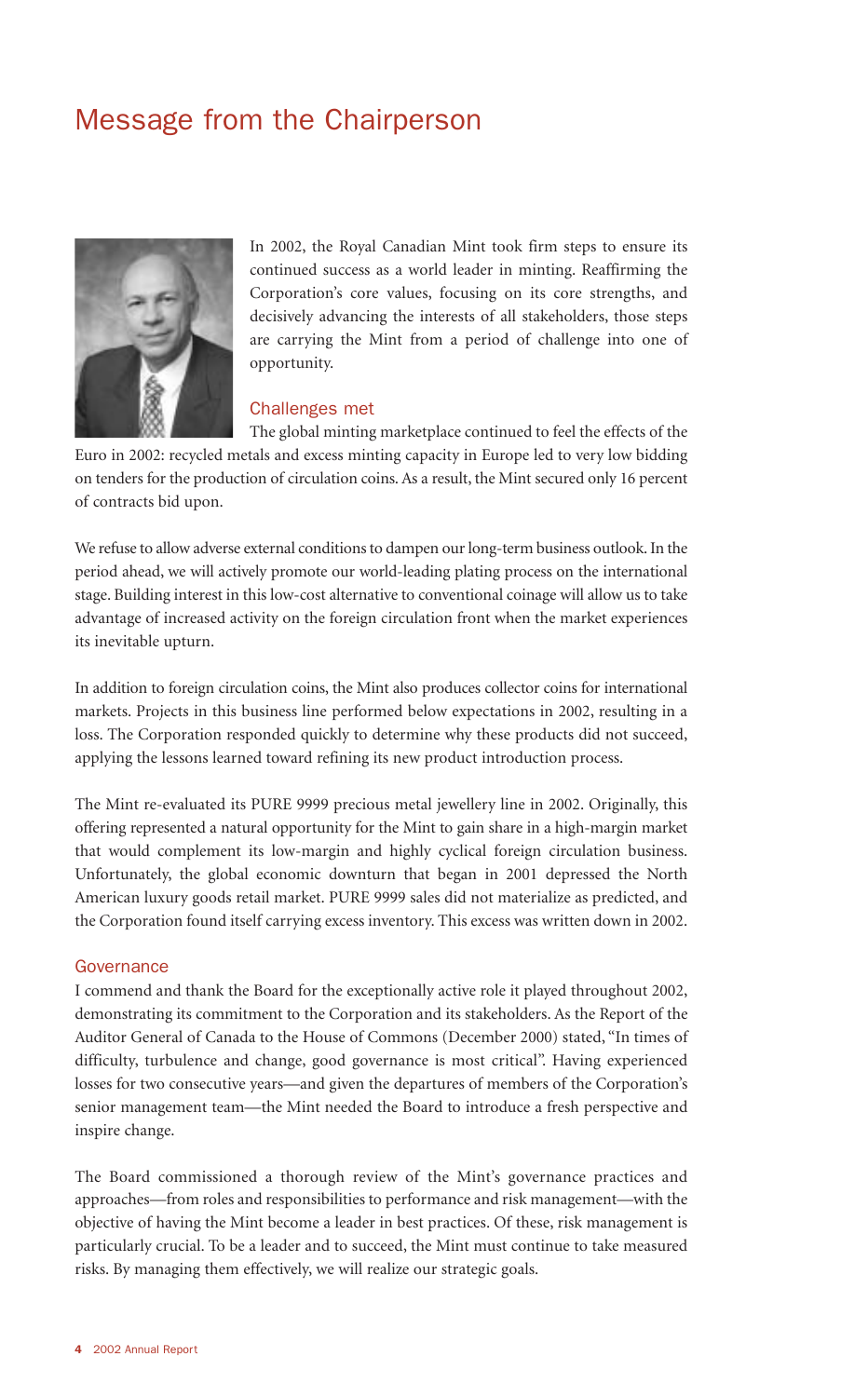#### Fulfilling our public policy role

Adapting to the unpredictable economic landscape of 2002, we found both commercial and public success carrying out our public policy role.

Through our Golden Jubilee program, which celebrated the reign of Queen Elizabeth II, more than 14.4 million circulation 50-cent coins were distributed to Canadians. Once again, the Mint produced its Canada Day coin—the official gift to all new Canadians sworn in during *Celebrate Canada Week* Citizenship Ceremonies. The product of a four-year partnership with Citizenship and Immigration Canada, this coin enriches the Canadian experience for new citizens. A numismatic version of the Canada Day coin virtually sold out within weeks of its release.

#### Ongoing refinement

Building on investments in Enterprise Resource Planning and ISO 9001:2000, the Mint continued working toward its goal of process excellence, aiming to improve quality, reduce costs, ensure timely delivery and strengthen customer satisfaction. Already, we have begun to see promising results. The Mint reduced both its spending and its inventory in 2002. At its Winnipeg facility alone, the Corporation cut inventory by 30 percent, taking advantage of new resource-management approaches to its plating process. Our enhanced ability to handle plated product helped increase production volumes from 500 million to 700 million pieces.

We launched new initiatives in 2002 to improve our understanding of customer values, beliefs and purchasing behaviours. By talking—and listening—to customers, we will gain deeper insights into their motivations and preferences. These will help reduce the risk of new product introductions, allowing us to tailor our offerings more directly to market demand.

#### Looking back, going forward

As I write this message, the Mint is poised to receive a new President and CEO. I extend my thanks to the Mint's former president, M<sup>me</sup> Danielle Wetherup, for her years of service. Under her leadership, the Mint improved its relationship with unionized staff and carried out the exceptionally successful Millennium coin program, which today remains the paramount achievement of any mint in the global industry.

Clearly, 2002 brought success and challenge in equal measure. Yet the difficulties of the past year were limited to individual business lines and do not affect the long-term viability of the organization.

That viability is safeguarded by the people of this Corporation, whose commitment, pride and loyalty have helped the Mint adapt to shifts in its key markets. Collectively, we have built a Corporation with the agility and intelligence to seize upon opportunities and take measured, well-managed risks. The refinements made in 2002 leave us well-positioned for success in 2003—and beyond.

Emmanuel Triassi *Chairperson*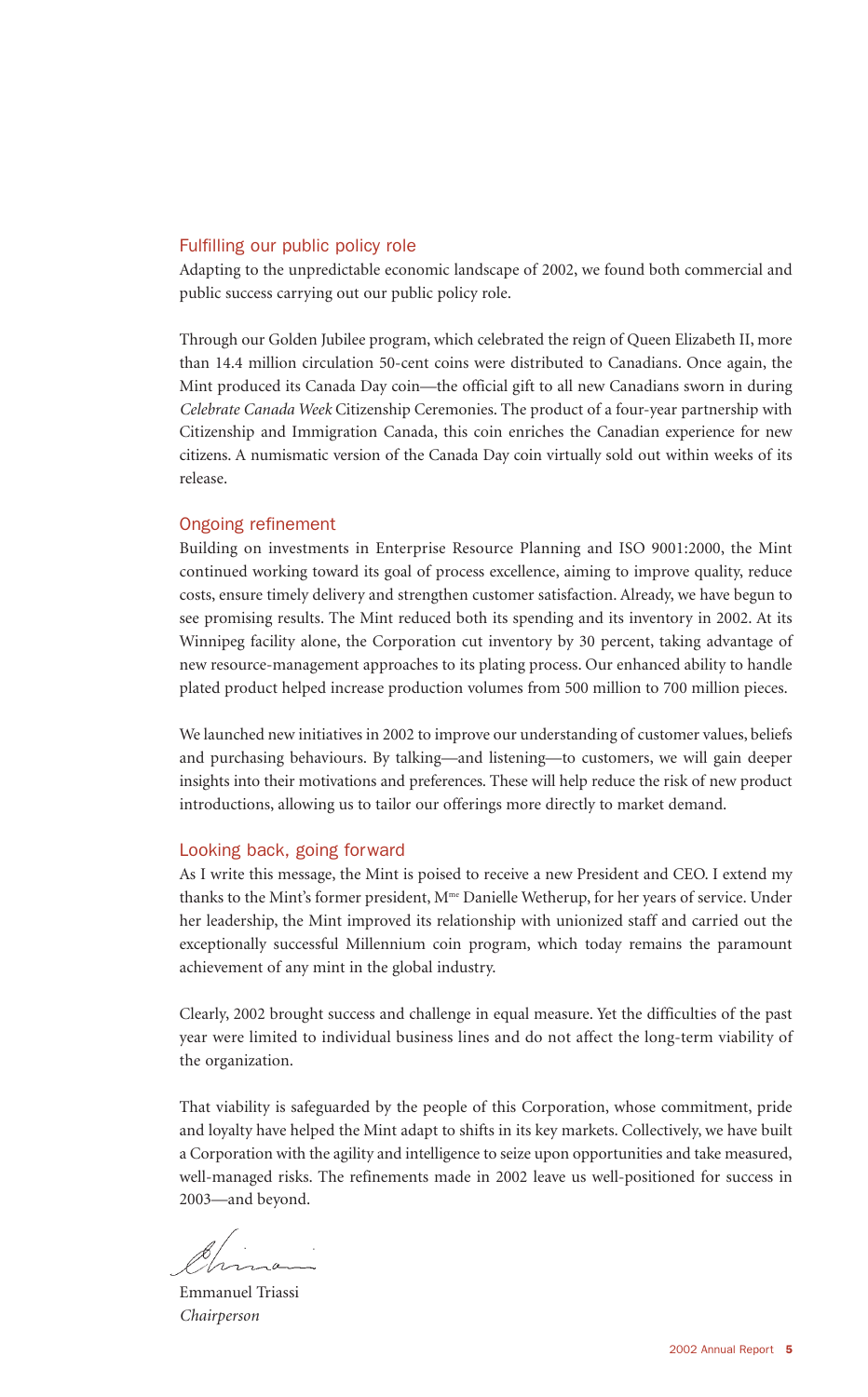# Refining value *for our shareholder*

The primary responsibility of the Mint is to generate value for the Government of Canada, our sole shareholder, in large part through seigniorage. Seigniorage is the profit earned by the Government on the issue of circulation coins to financial institutions. In 2002, the Mint responded to market demand by producing 1.4 billion circulation pieces. This will result in a total of \$91 million in seigniorage for the shareholder. Included in that figure are 700 million plated coins produced at the Mint's state of the art plating facility in Winnipeg, which continues to generate savings for the Government in excess of \$10 million per year.

Beyond seigniorage, the Mint creates shareholder value by striving for profitability in its other business lines and by continually improving its operational efficiency. While certain products fell short of expectations in 2002, the majority were successful.

#### Rising standards

The International Standards Organization introduced a new ISO qualitymanagement standard in 2000. The Mint migrated its Winnipeg plant to this new standard successfully in 2002—culminating a nine-month process. The new standard takes an integrated approach that links quality management more closely to the Mint's business goals and customer focus. The Corporation expects to complete the migration of its Ottawa facility early in 2003.



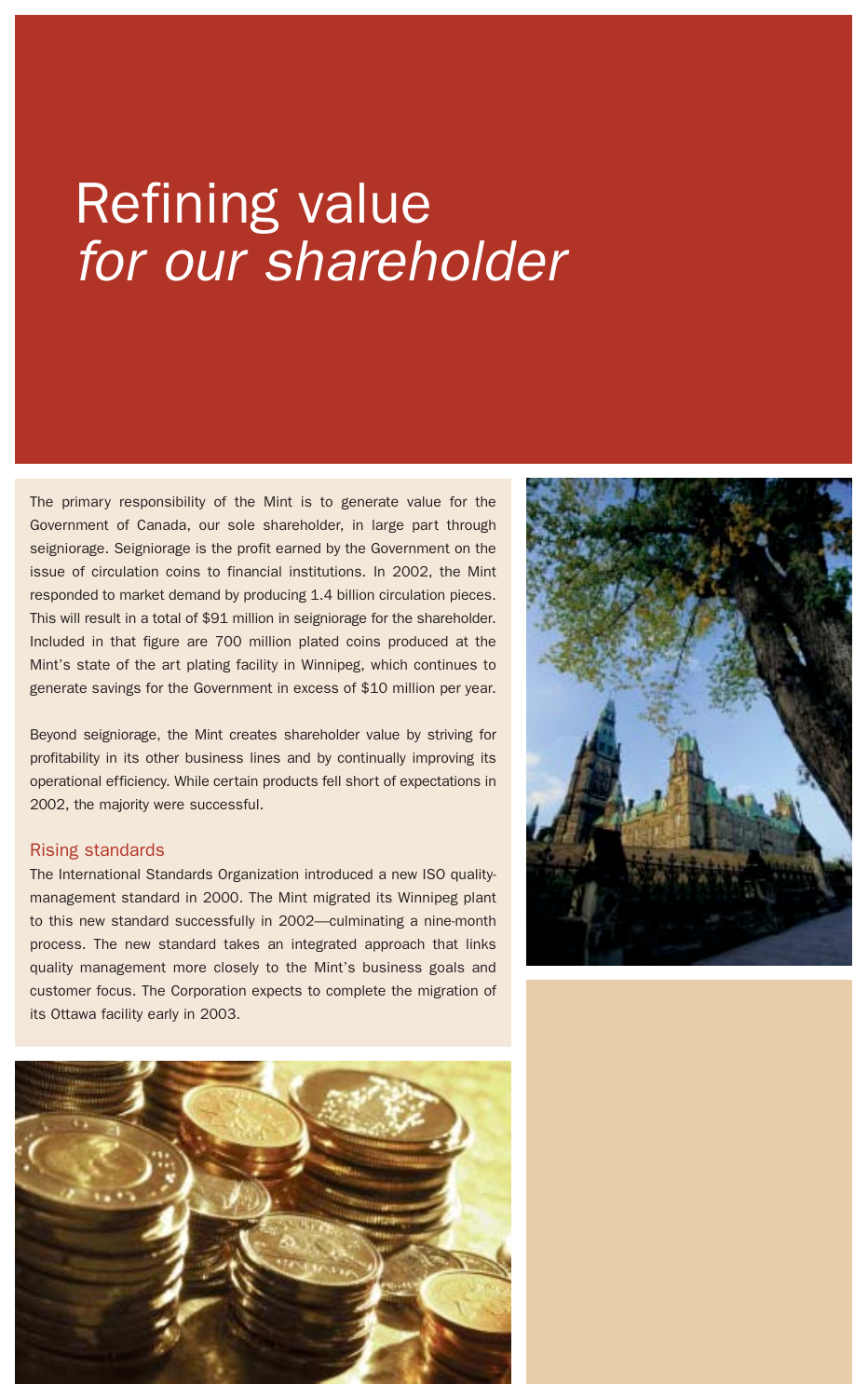# Refining value *for our customers*

In 2002, the Royal Canadian Mint took a fresh look at the value it delivers to customers, identifying and acting on opportunities to strengthen its relationships and focus its product offerings. In an extensive study, the Mint interviewed 750 customers and gathered comprehensive information about their preferences and inclinations as collectors. Sales statistics from the Corporation's database provided precise insights into the buying habits and characteristics of various customer groups. Through this research, the Mint was able to segment its product lines clearly—into a Signature line for committed collectors; a Junior line for youth buyers; and an Impressions line offering premium gifts and collectibles. This information will allow the Mint to reach out and respond more effectively to market demand. Keeping pace with the growth in online sales of its products, the Corporation also began developing a detailed web-marketing strategy.

#### Faster to market

In the minting industry, timeliness is a key factor. Seeking opportunities to accelerate its time to market, the Mint commissioned an audit of its new product introduction (NPI) process in 2002. The results of that audit will be used in 2003 to construct an action plan enabling the Corporation to bring new, high demand products to market—rapidly and cost effectively.



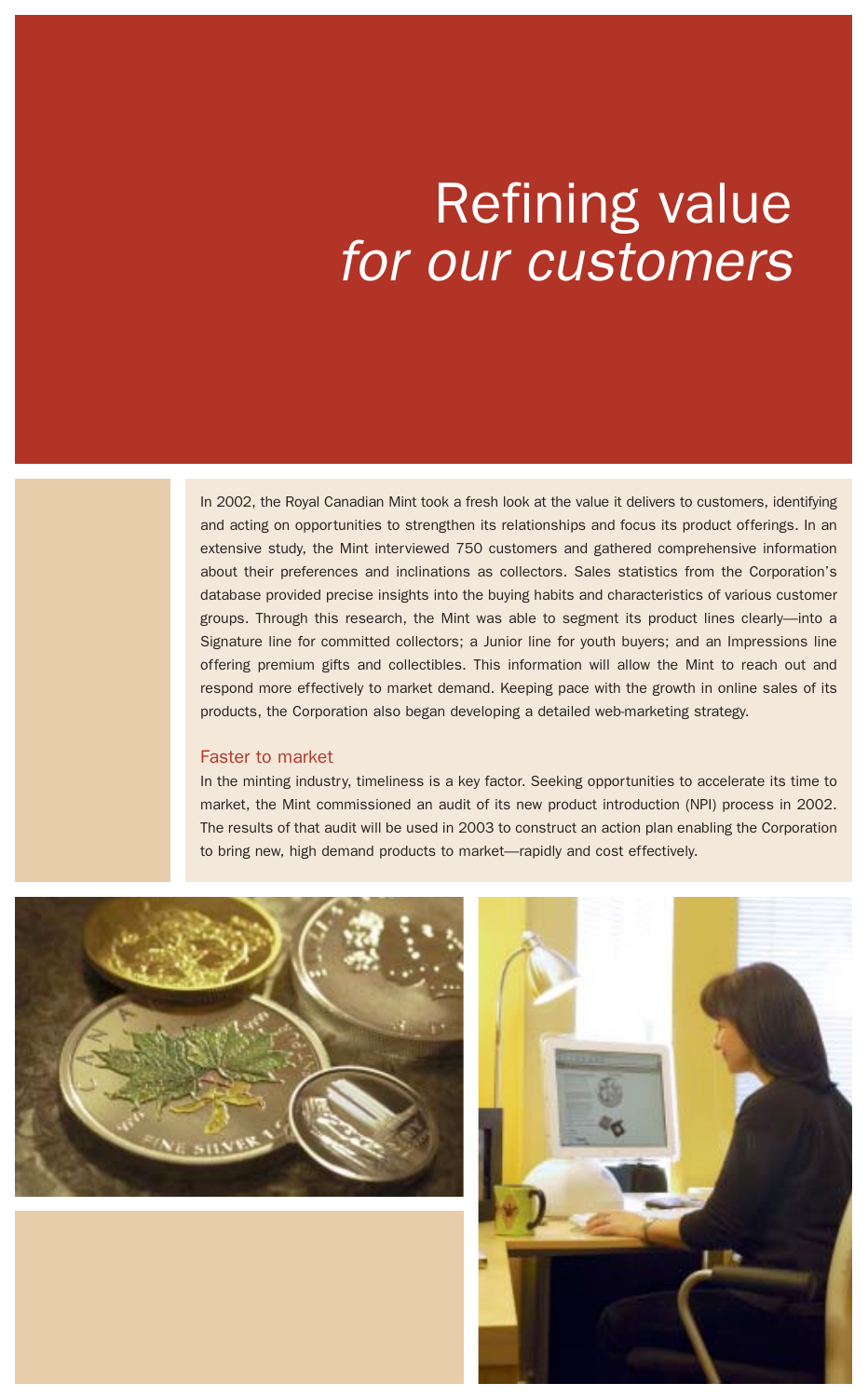# Refining value *for our employees*



The Mint continues to deliver value to its employees by recognizing their stake in the Corporation's success and communicating its strategic direction openly. These efforts continued in 2002, aided by a new human resources strategy derived from the Mint's overall corporate goals. The 'Business of the Mint' professional development program provided staff with a big picture view of the Mint's operations, helping them recognize the value of their jobs within that larger context.

Leadership training was a key area of focus, tied into the Mint's ongoing succession planning initiatives. The Mint instituted a program of job coaching, job rotation and the filling of acting positions to share and preserve the Corporation's internal knowledge.

#### Good Relations

The Mint negotiated a three-year collective agreement with the Public Service Alliance of Canada in 2002. Efforts to increase the openness of communication between management and staff contributed to the Mint's lowest grievance statistics in recent years. The Mint's ongoing refinement of its health and safety practices helped reduce accident frequency rates.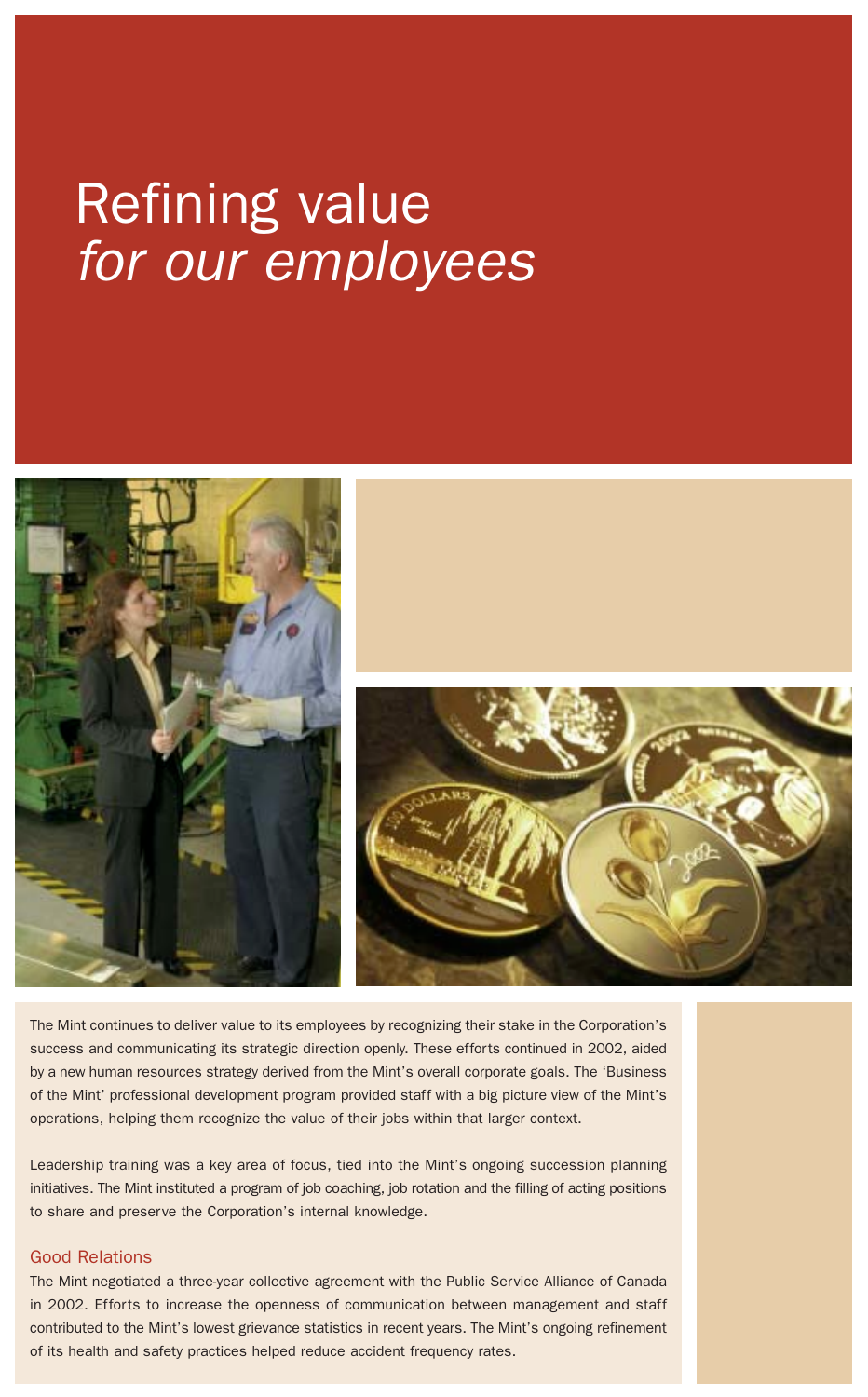# Refining value *for all Canadians*

As a Crown Corporation and national institution, the Mint is a strong promoter of Canadian values, culture and identity. The Golden Jubilee of Queen Elizabeth II presented an ideal opportunity for the Mint to fulfill that role in 2002. Coinciding with the Monarch's visit to Canada, the Mint issued a sterling silver commemorative dollar and newly designed 50-cent circulation coin. The Mint also hosted a popular series of tea parties across the country. Four lucky children won a chance to meet the Queen in person through a special contest held by the Mint.

The Mint engaged the talents and imaginations of Canadian children through another contest, soliciting designs for its annual Canada Day coin. Building on the success of previous years, the Mint released a circulation version of the Canada Day coin in addition to its traditional commemorative "colourized" collector coin.

#### Celebrating Canada

The Mint continued in 2002 to generate interest among Canadians for coins celebrating people, places and events that have helped shape our national identity. A 14-karat gold coin commemorating Alberta's Leduc oil find featured a field of 'black gold' created with Mint pioneered technology; orders to sell out the 10,000 pieces were received within weeks of its release. The Mint also issued the second set in its three-year Festivals series, with coins paying tribute to the cultural contributions of festivals across the country, from Stratford to Squamish. In its Canadian Art series, the Mint released a warmly received 22-karat gold coin replica of Tom Thomson's famous Jack Pine.



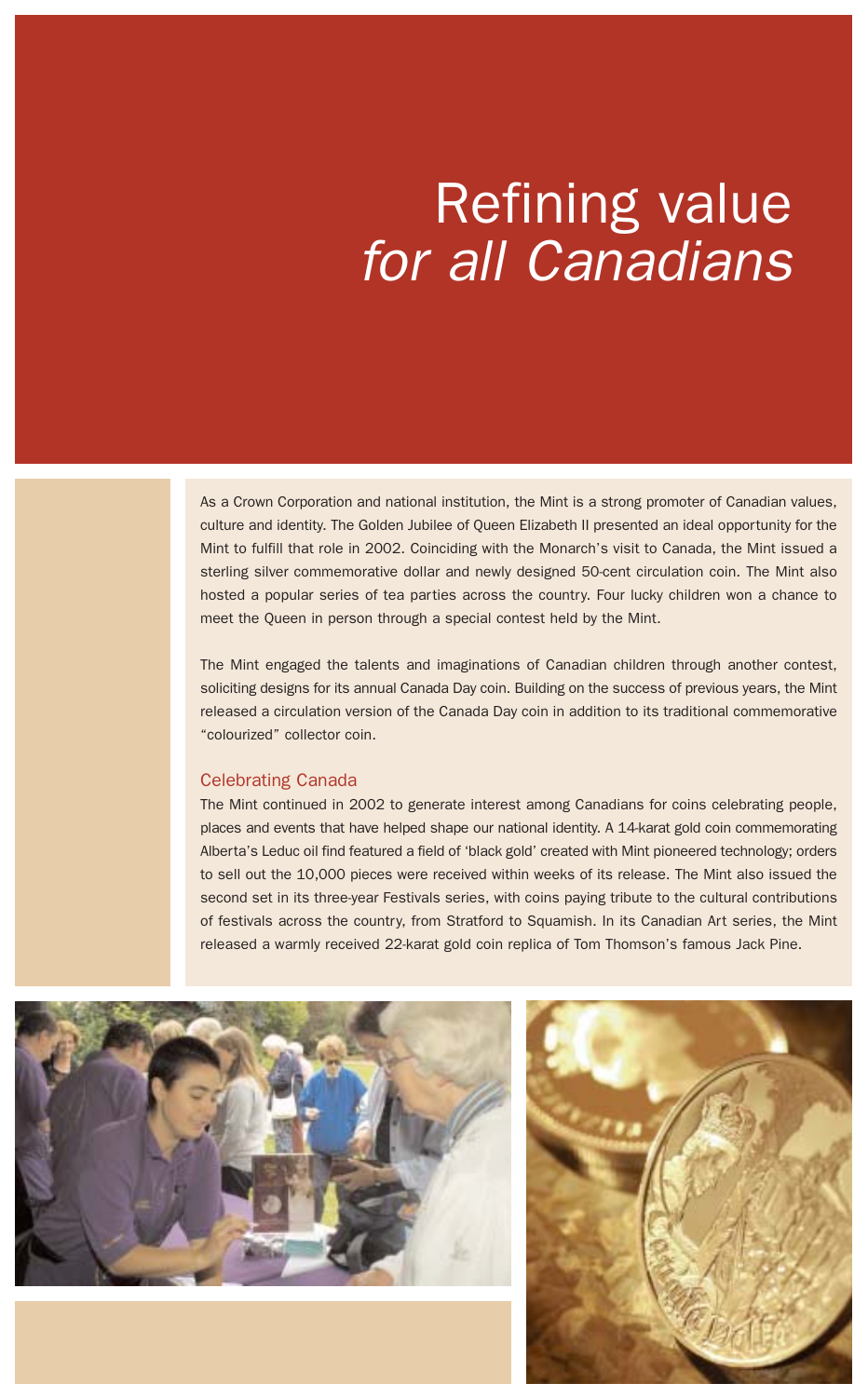### Directors and Officers

#### Board of Directors



**Emmanuel Triassi**  President and Principal GROUP TEQ Westmount, Québec *Chairperson, Board of Directors and Acting President*



**Timothy J. Spiegel**  Principal, Spiegel, Skillen & Associates Kelowna, British Columbia



**Sheldon F. Brown**  President S. Brown Cresting Ltd. Sydney, Nova Scotia *Chair, Human Resources Committee* 



**Paul-H. Bilodeau**  President Paul-H. Bilodeau and Associates Québec City, Québec



**Judith A. Kavanagh**  Consultant Montréal, Québec *Chair, Audit Committee*



**Ernie Gilroy**  President Home Securities Insurance Services Winnipeg, Manitoba *Chair, Corporate Governance Committee*



**Louis Proulx** President G. Proulx & Associés Assurances inc. Laval, Québec



**Hilary Goldenberg** President Thunder Bay Terminals Limited, a Russel Metals Company Toronto, Ontario

#### Senior Officers



**Beverley A. Lepine** *Vice-President* Manufacturing



**Brian Legris** *Vice-President* Human Resources



**Kevin Casey** *Acting Vice-President* Administration and Finance



**Marguerite F. Nadeau** *General Counsel* and *Corporate Secretary*



**Diane Plouffe Reardon** *Vice-President* Communications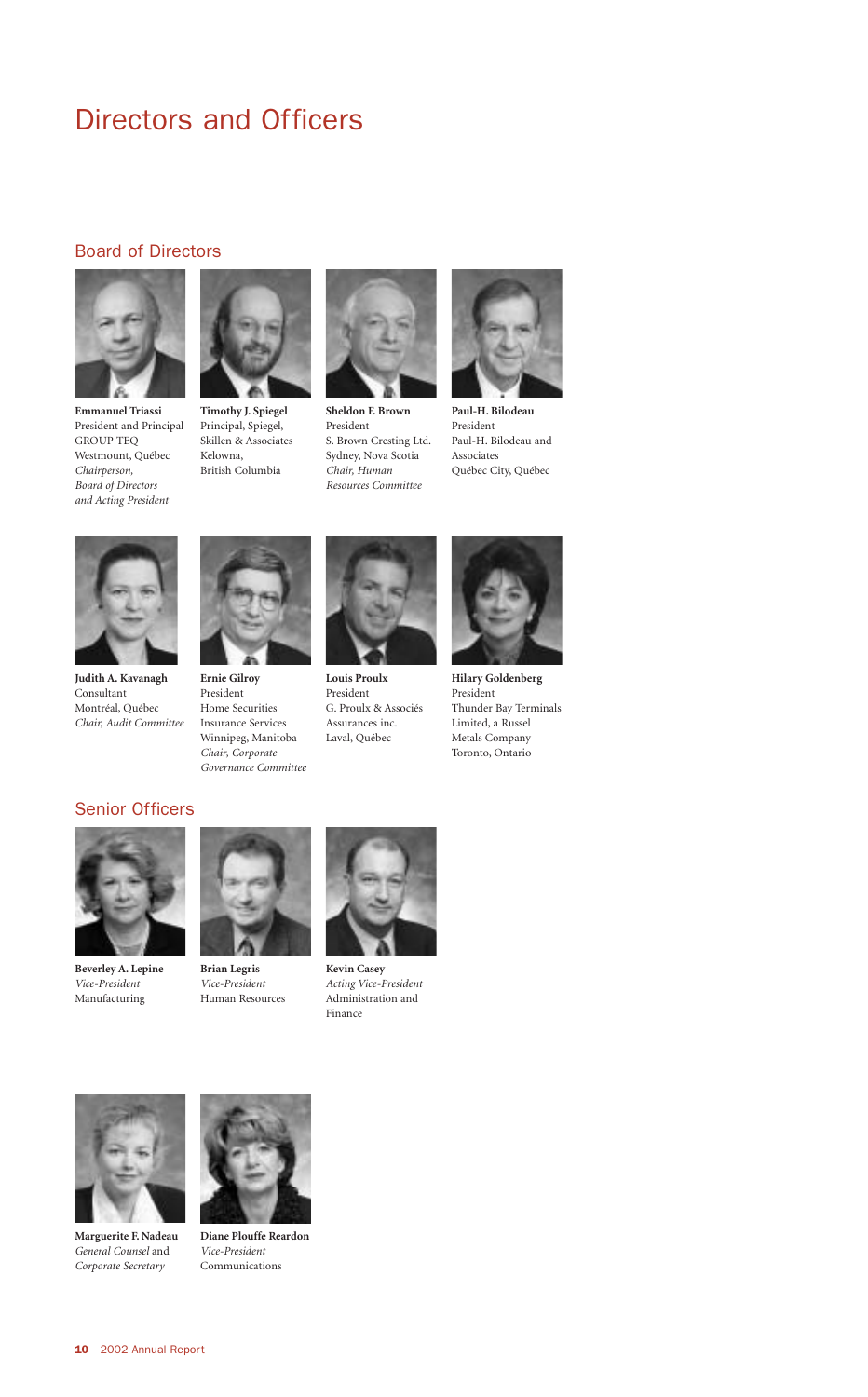### Corporate Governance

The Mint's Board of Directors is responsible for overseeing the direction, affairs and management of the Corporation. The Board was very active in 2002, during which there were 12 meetings and 13 meetings of the various committees.

The Mint's Board of Directors considers that good corporate governance practices are essential for the effective and prudent operation of the Corporation and for achieving its objectives.

To ensure that the Board operates in a manner independent of management:

- The roles of the Chairman and Chief Executive Officer are separate
- The Board is comprised of a majority of unrelated directors
- All Board committees are comprised of a majority of unrelated directors

One half of the Board is comprised of directors who became Board members in the past five years. The Board appoints the Corporation's senior management, and delegates authority and responsibility to management. Senior managers are expected to achieve objectives established by the Board, and their performance is evaluated against such objectives.

Management's discussion and analysis of the Corporation's operating performance for 2002 is included in this Annual Report.

#### Board of Directors' Committees

#### Audit Committee

The Audit Committee is responsible for ensuring that appropriate internal control procedures are in place over accounting and financial reporting systems. The Committee communicates effectively with the Board, external auditors, internal auditors and management. The Committee promotes the independence of the external and internal auditors and reports regularly to the full Board. The Audit Committee reviews and recommends to the Board for approval, documents such as the Annual Report, the Management Discussion and Analysis and the audited consolidated financial statements.

#### Human Resources Committee

The Human Resources Committee reviews compensation policies, benefits and other matters relating to employees and monitors succession planning. It reviews the annual performance plan for senior managers, evaluates the performance of the President and Chief Executive Officer, and makes recommendations to the Board of Directors in respect of these matters.

#### Corporate Governance Committee

The Corporate Governance Committee reviews the structure and composition of the Board and Board committees and defines the relationship, roles and authority of the Board and management. It also provides organizational guidance and oversees the corporation in areas of continuing interest including the corporate plan and corporate policies.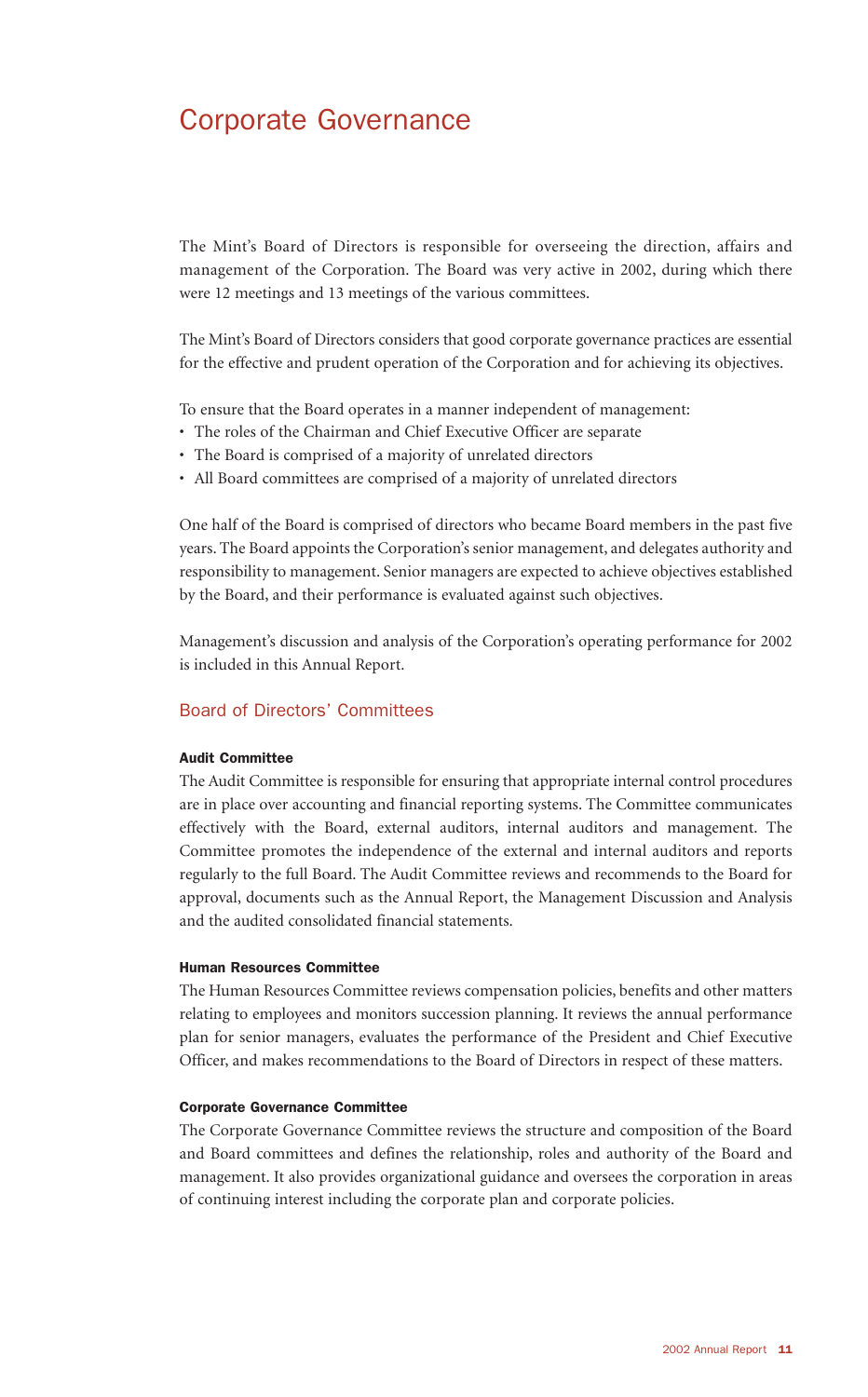### Management's discussion and analysis

#### Consolidated results of operations

Revenue in 2002 increased 43% to \$351.4 million from \$246.0 million in 2001, reflecting a surge in demand for gold driven by the economic and political malaise that has affected national economies and consumer demand around the world. Despite the increase in revenue, earnings declined by \$3.6 million to a net loss of \$5.4 million for the year (\$1.8 million net loss – 2001).

The factors behind the year's results include:

- Canadian numismatic revenues rose 11% to \$58.2 million from \$52.6 million in 2001. New coins introduced by the Mint this year were particularly successful, including those celebrating the Golden Jubilee of Queen Elizabeth II and the 'black gold' 14-karat Alberta Strikes Oil coin.
- Foreign circulation coinage revenue delined 80% to \$6.5 million from \$31.9 million in 2001. The contraction in the global economy has reduced the demand for coins by foreign governments. Excess global minting capacity created intense competition for the tenders that were issued.
- Losses were incurred in the 2002 foreign numismatic programs. The loss of \$2.6 millions related mostly to promotional expenses and a write off of excess inventory at the end of the programs. Although the programs generated \$13.8 million of revenue, these sales did not meet expectations.
- The decision to write down by \$5.5 million the value of jewellery in inventory. The contraction in the global economy and reduced consumer spending negatively impacted growth of the PURE 9999 business line. Although sales increased to \$1.6 million in 2002 (\$1.2 million – 2001) the demand for fine jewellery, particularly in the U.S., has been soft.
- Sales of bullion products surged 126% to \$210.8 million from \$93.3 million in 2001. The strong demand for bullion has a significant impact on the Mint's consolidated revenues, but less impact on earnings due to the small margin earned per ounce sold.

#### **Revenue**

Primarily owing to an increase in the sale of bullion, total revenue for 2002 increased to \$351.4 million, representing an increase of 43% from \$246.0 million in 2001. This increase was offset by declining revenue from foreign circulation coinage as the economic growth in most countries around the world remained flat.

**Canadian circulation coins:** Revenue from the production of Canadian circulation coins was \$54.5 million compared to \$60.6 million in 2001, a decrease of 10%. The total number of pieces produced increased slightly (1,446.7 million pieces – 2002; 1,444.4 million pieces – 2001). Revenue in 2002 declined, owing to a shift in the mix of denominations produced.

**10-year net income (loss)** (\$ in millions)





**Canadian circulation coin production** (millions of pieces) **Millennium coin production** (millions of pieces)





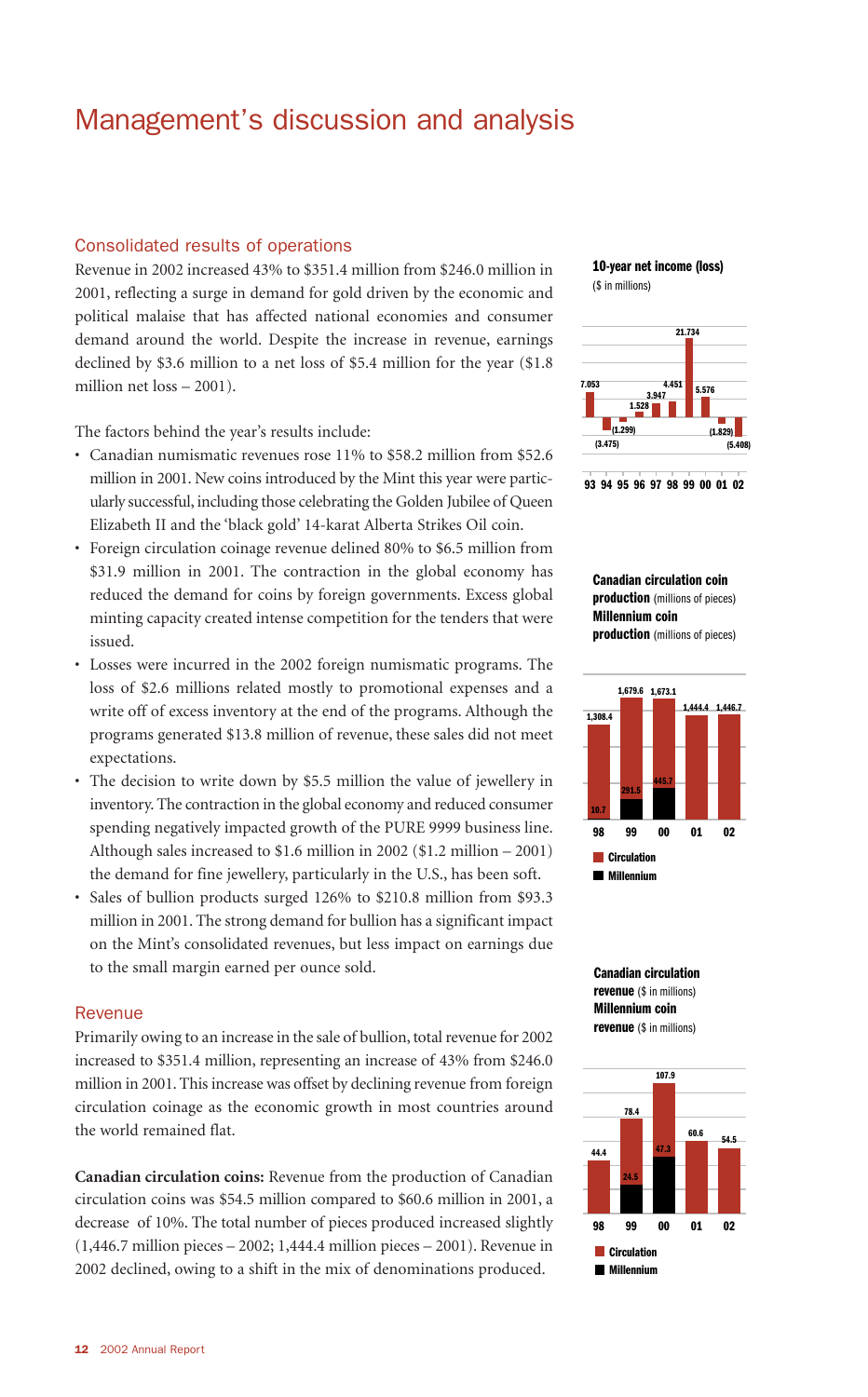The denominational mix of Canadian circulation coins produced affects the seigniorage earned by the Government of Canada on the issue of the coins to the financial institutions. Seigniorage is the difference between a coin's face value and the cost of production and distribution. It was anticipated that the plating facility in Winnipeg would reduce those costs by \$10 million a year – a target the facility has achieved or surpassed every year since its completion in January 2000. Based on 2002 production volumes, the Government will receive seigniorage of \$91 million, an increase of 333% from 2001 (\$21 million).

The Mint also carries public policy responsibilities to promote national pride. In fulfilling that role, all of the circulation coins minted in 2002 commemorated the 50th anniversary of the coronation of Queen Elizabeth II.

**Outlook:** Working with its key stakeholders, the Mint will complete enhancements to the systems and processes for managing circulation coins that were initiated in 2002, thereby refining its distribution methodology.

**Canadian numismatic coins:** In 2002, the Mint continued to develop and adapt skills and technologies to expand both the art and science of minting. Of the new products minted during the year, many enjoyed strong sales results. Among the most popular products:

- The 14-karat Alberta Strikes Oil coin to commemorate the discovery of the Leduc oil fields in Alberta. A process developed in 2001 was used to "blacken" the surface of the coin.
- The gold Triple Cameo coin struck with the three portraits of Queen Elizabeth II that have graced Canadian coins over the past 50 years.
- The Golden Tulip 50-cent sterling silver coin on which the Mint used selective plating technology to create a yellow tulip on a silver background.
- The 1912 commemorative \$5 and \$10 gold coin set. This set marks the 90th anniversary of Canada's first gold coins.
- The one-ounce Good Fortune Silver Maple Leaf coin. Both hologram and laser technology were used on this coin to enhance the colour of the leaf and its contrast with the background.
- The Special Edition Proof Sterling Silver dollar coin with an effigy of the Queen Mother.
- A platinum Maple Leaf hologram four-coin set with its images of the Great Blue Heron.
- The Special Edition Proof Golden Jubilee set.

Total revenue from Canadian numismatic coins increased 11% to \$58.2 million (\$52.6 million – 2001).

**Outlook:** Although the manufacture of numismatic coins demands highly refined and complex manufacturing skills, the coins are collectibles and

**Canadian numismatic coins sold** (millions of pieces) **Millennium coins sold**  (millions of pieces)





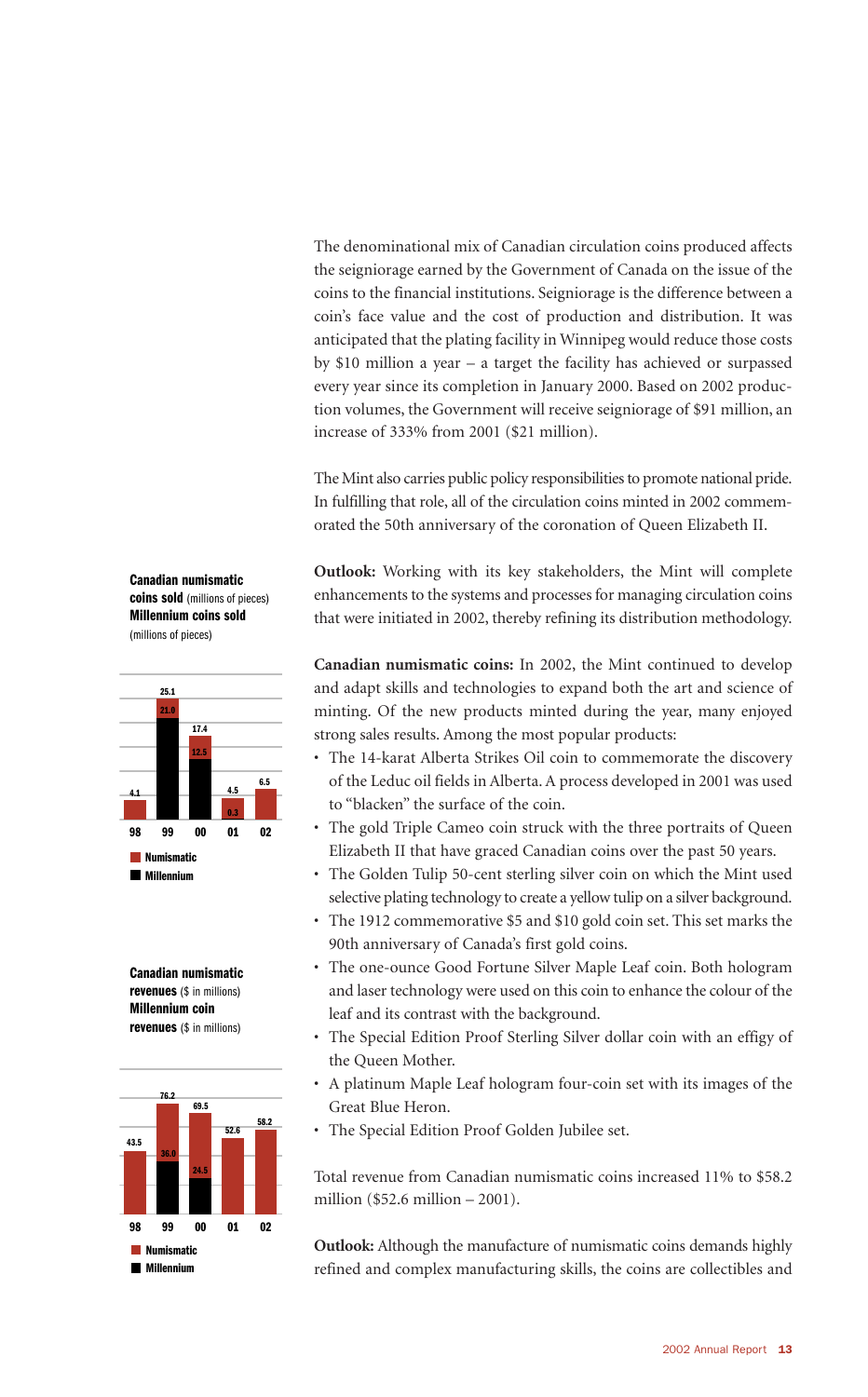### Management's discussion and analysis

must compete against a wide variety of products in the collectibles and gift market. This creates two challenges for the Mint. First, spending on collectibles has declined in the past two to three years along with a broader decline in disposable income. Second, the ability of the Mint to capture a share of this income depends on its ability to create coins that appeal to the emotions and aesthetic sensibilities of potential customers.

In 2002, the Mint continued to push the boundaries of minting innovation, adapting technologies used in other industries to develop novel effects and extraordinary quality. The Mint approaches the year 2003 with cautious optimism, anticipating a market place that remains challenging. Despite this, it expects numismatic sales to continue to strengthen with the careful management of its relationship with the marketplace and the introduction of coins that excite the consumer.

**Foreign circulation coins:** The Mint produced and sold 211 million blanks and coins for 11 countries (961 million pieces for 16 countries – 2001) generating \$6.5 million in revenue (\$31.9 million – 2001). The most significant generators of revenue were contracts with countries in Latin America and Africa.

Demand for coins depends on economic activity. With most economies growing slowly in 2002, the Mint participated in fewer tenders issued from foreign governments  $(22 – 2002; 24 – 2001)$ . The Mint's difficulty in securing a significant percentage of those contracts, as it has in the past, reflects the continued excess minting capacity in Europe and an abundance of recycled, low cost base alloys created by the introduction of the Euro on January 1, 2002.

**Outlook:** There are more than 100 competitors in the global minting industry. While the Mint operates on a revenue generating basis, many other mints are supported by government with subsidies and capital investment. Competition has become fierce and sales have become dominated by cost. Customers have come to expect the lowest price while raising the standard for acceptable quality, delivery schedules and other contract specifications.

The Mint has produced more than 52 billion coins for 62 countries since 1975 and its key competitive advantages today lie in its traditional minting skills, product quality and relationships – and it will continue to market those advantages. The Mint's future, however, lies in proving to its customers the advantages of low-cost plated products and technology and convincing more countries to change the legislation that defines

**Foreign circulation coins sold**(millions of pieces)





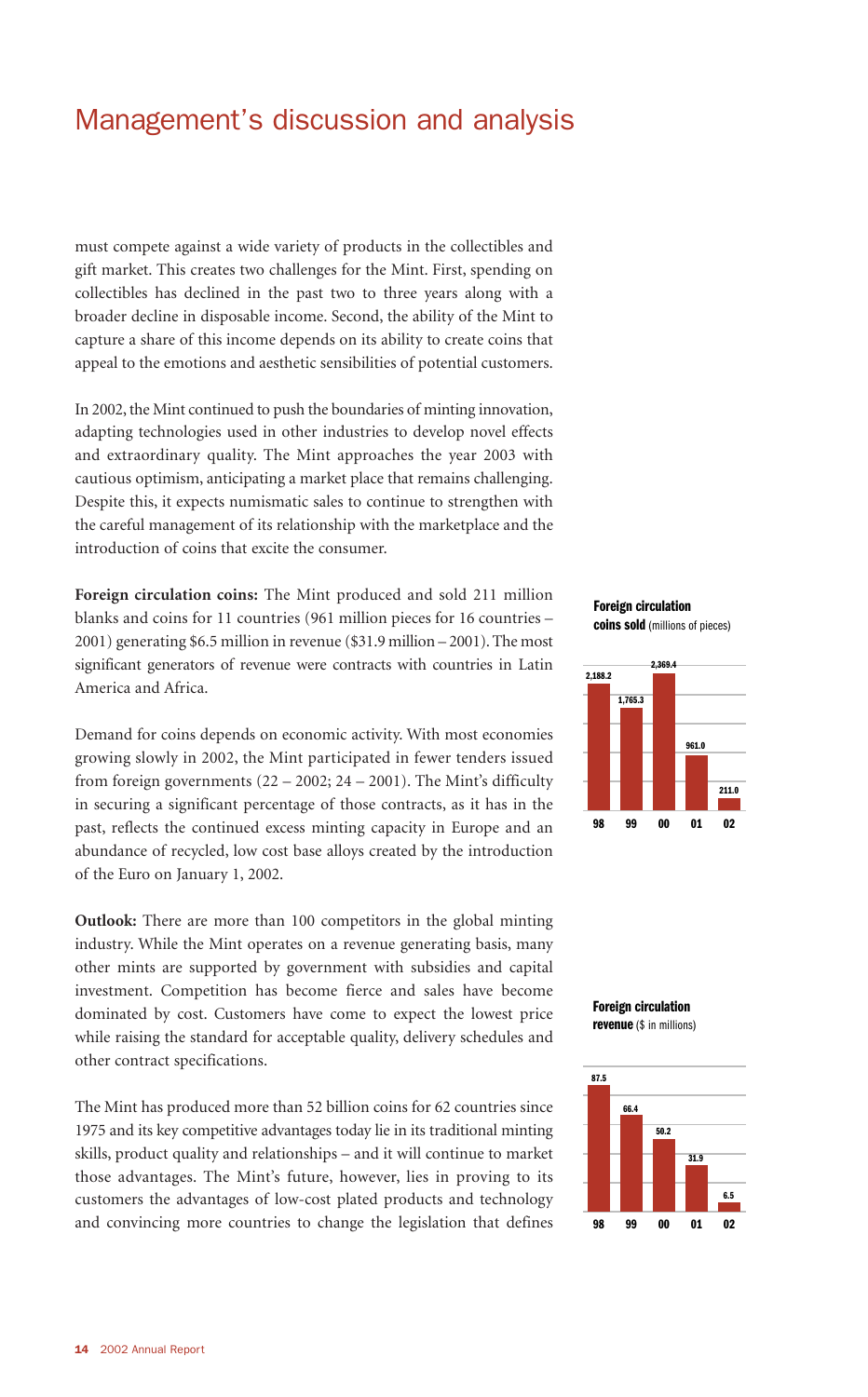**Foreign numismatic revenue** (\$ in millions)



**Bullion product revenue**  (\$ in millions)



**Sales of gold bullion products** (thousands of ounces) **Average price of gold** (US\$ per ounce)  $\mathbf{r}$ 



their currency specifications. In 2003, it will focus its efforts on offering integrated solutions with a suite of services and options including technology transfer, consulting services, coins and blanks.

**Foreign numismatic:** The Mint produced numismatic coins and blanks for countries in several continents, particularly in North America and Asia. Total foreign numismatic sales were \$13.8 million (\$667,000 – 2001).

**Outlook:** Foreign numismatic sales are heavily dependent upon the occurrence of historic events and anniversaries that are significant enough to be commemorated with the minting of a special coin. The Mint will continue to pursue these sales, but it will be more cautious in developing its partnership agreements to ensure the success of future ventures. In early 2003, it was anticipated that sales of foreign numismatic products in the year would be spread among a few small contracts.

**Bullion:** Revenue from bullion products increased 126% to \$210.8 million (\$93.3 million – 2001), reflecting broader trends in the marketplace:

- Geopolitical anxiety around the world particularly surrounding the situations in Iraq, Venezuela and North Korea – coupled with continuing concerns about destabilizing terrorist activity.
- The continued decline in world stock markets in the face of stumbling economies and lack of faith in the management of public companies.

The Mint's gold sales rose 108% to 392,000 from 188,800 ounces sold in 2001. The gold price increased from an average US\$270 an ounce in 2001 to range between US\$278 and US\$349 in 2002.

At the same time that demand for gold surged, supply declined. Owing to that high demand, gold mining companies that had traditionally hedged their future production cut back or eliminated their hedging programs. Hedging by the mining companies creates supply in the marketplace by selling gold that is still in the ground. By not hedging, the mining companies decrease the supply of gold available to the market.

During 2002, the breadth and flexibility of the Mint's manufacturing capabilities, particularly its ability to produce its own blanks, allowed it to respond more quickly to opportunities – and in a skittish gold market, speed is a critical competitive advantage. As a result, the Mint re-established its position as the largest supplier of bullion wafers and coins, increasing its worldwide market share to 40%, an increase of about 8% over the same period in 2001.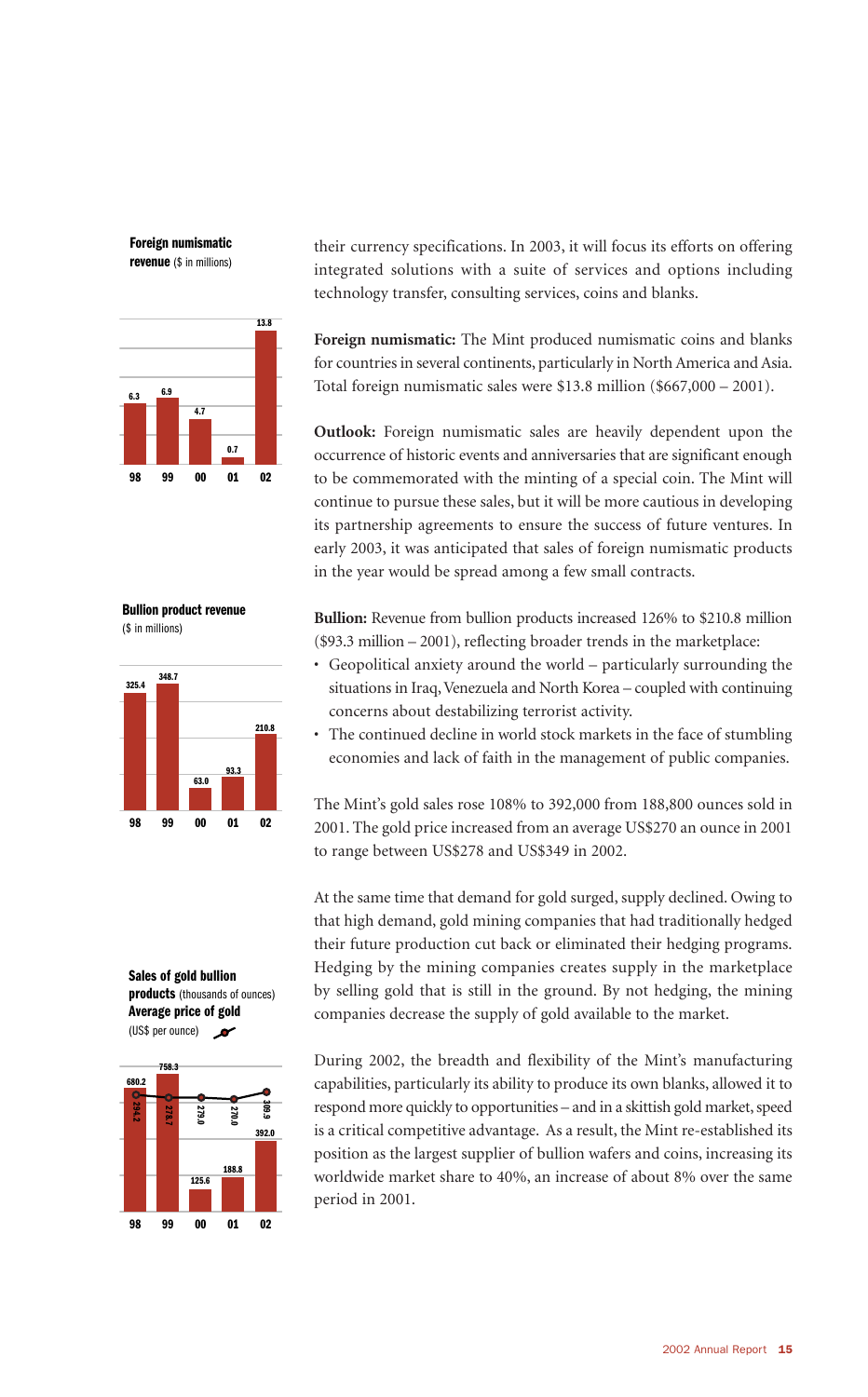### Management's discussion and analysis

Investor demand for silver shadowed the demand for gold, but was offset by declining industrial demand. At the same time, China, a major producer of silver, is also experiencing declining industrial demand for the metal and continues to sell millions of ounces on the international market every year. The Mint's silver sales rose 44% to 576,000 ounces from 399,000 ounces in 2001. The silver price fluctuated from US\$4.24 to US\$5.10 per ounce from US\$4.06 to US\$4.87 in 2001.

**Bullion strategy/outlook:** The unresolved situation in Iraq in early 2003 made it difficult to predict movements in the price of gold in the coming year. However, gold sales may decline as gold purchased by investors over the past 18 months is sold on the secondary market.

**Refining services:** The Mint refines and recasts gold for a variety of Canadian and foreign customers. It markets gold granules for use in jewellery and manufacturing, and assays gold for mining companies and other precious metal organizations. Refinery revenues decreased by 21% to \$3.3 million in 2002 (\$4.2 million – 2001), attributable to the completion of a short term refinery contract and a return to normalized refinery volumes. The refining operation also supports the manufacturing of the Mint's bullion coins and numismatic coins that contain precious metal.

**Outlook:** Worldwide, there is approximately two to three times the refining capacity required. North America's mined gold production has been in decline for at least a decade and the refinery industry has responded through rationalization, consolidation and, in some cases, closure. Despite the intense competition in the industry, the Mint has been able to slightly increase its market share and profitability by offering specialty products and services, reducing costs and making continuous improvements in its processes. It is anticipated refining revenues will expand in 2003 as the Mint continues to develop and market refinery specialty products and services. It is also possible that mining companies, encouraged by gold prices, will open previously uneconomical mines.

**Jewellery:** In 1997, the Mint launched coin related jewellery products and encouraged by its modest success, developed in 2000 the PURE 9999 line in partnership with several jewellery designers. This precious stone jewellery line has been distributed through high end retail stores in North America, but consumer reaction to the design and quality has been much less than anticipated. This results from a number of factors including price range, fashion trends and timing. Although jewellery sales increased by 33% to \$1.6 million (\$1.2 million - 2001), the Mint finds itself carrying a large inventory of PURE 9999 products at the end of 2002 and has decided to write down the value of the PURE 9999 jewellery inventory

#### **Refining services**

(gross weight received in millions of troy ounces)



#### **Refining services revenue**  (\$ in millions)

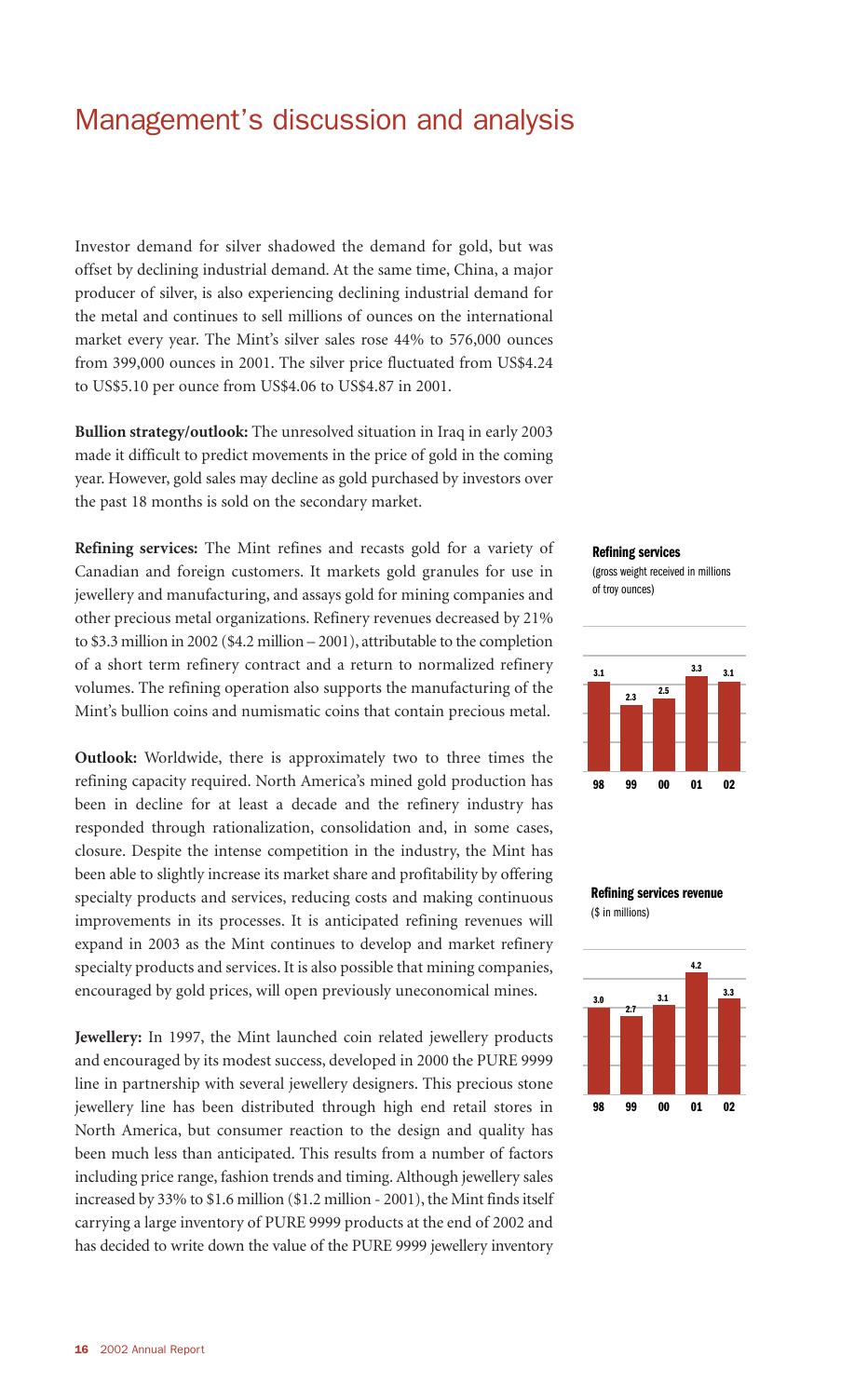



by \$5.5 million. For 2003, our primary goal will be to strategically reduce this inventory.

**Outlook:** While the Mint continues to explore all distribution opportunities for its PURE 9999 jewellery inventory through various retail channels, the fine jewellery industry expects sales to remain flat throughout 2003 owing to a steady decline in consumer spending patterns in the USA.

**Other:** The Mint produces a wide variety of tokens, medals and trade dollars. Revenue from these products increased 50% to \$2.1 million in 2002 (\$1.4 million – 2001). The most significant contract was the production and distribution of 46,000 Golden Jubilee of Queen Elizabeth II medals for the Governor General of Canada. The individuals to receive the medals were chosen by various organizations invited to propose the names of candidates for the Medal: the federal, provincial and territorial levels of government, national, professional, educational and cultural organizations, military and the Royal Canadian Mounted Police, veterans' groups, sports associations, and philanthropic and charitable bodies.

#### Operating costs

Operating costs, including cost of goods sold and the costs of marketing, administration and depreciation were \$358.0 million, an increase of 46% over costs of \$245.3 million in 2001. Cost of goods sold, which represents 86% of total operating costs (78% – 2001), increased 59% to \$303.0 million (\$191.1 million – 2001). This increase reflects increased volumes of bullion wafers and coins, numismatic coins and Canadian circulation coinage and the increased price of gold.

#### Major projects – process and systems improvements

During 2002, the Mint focused on developing the depth of capabilities inherent in the corporate-wide systems that had been implemented in early 2001. After a year of working with the system, its basic functions were being used to integrate the Mint's operations, information and people. The challenge of 2002 was to optimize the Mint's use of these complex and robust tools, particularly in planning and manufacturing.

The major process and systems achievements in 2002 included:

- The development of web-based delivery of sales and marketing information and reports, to undertake in-depth analysis of the Mint's customers.
- The tools and skills developed to build the sales and marketing database were transferred to similar applications in manufacturing for time/attendance systems, created for more efficient tracking of materials and labour.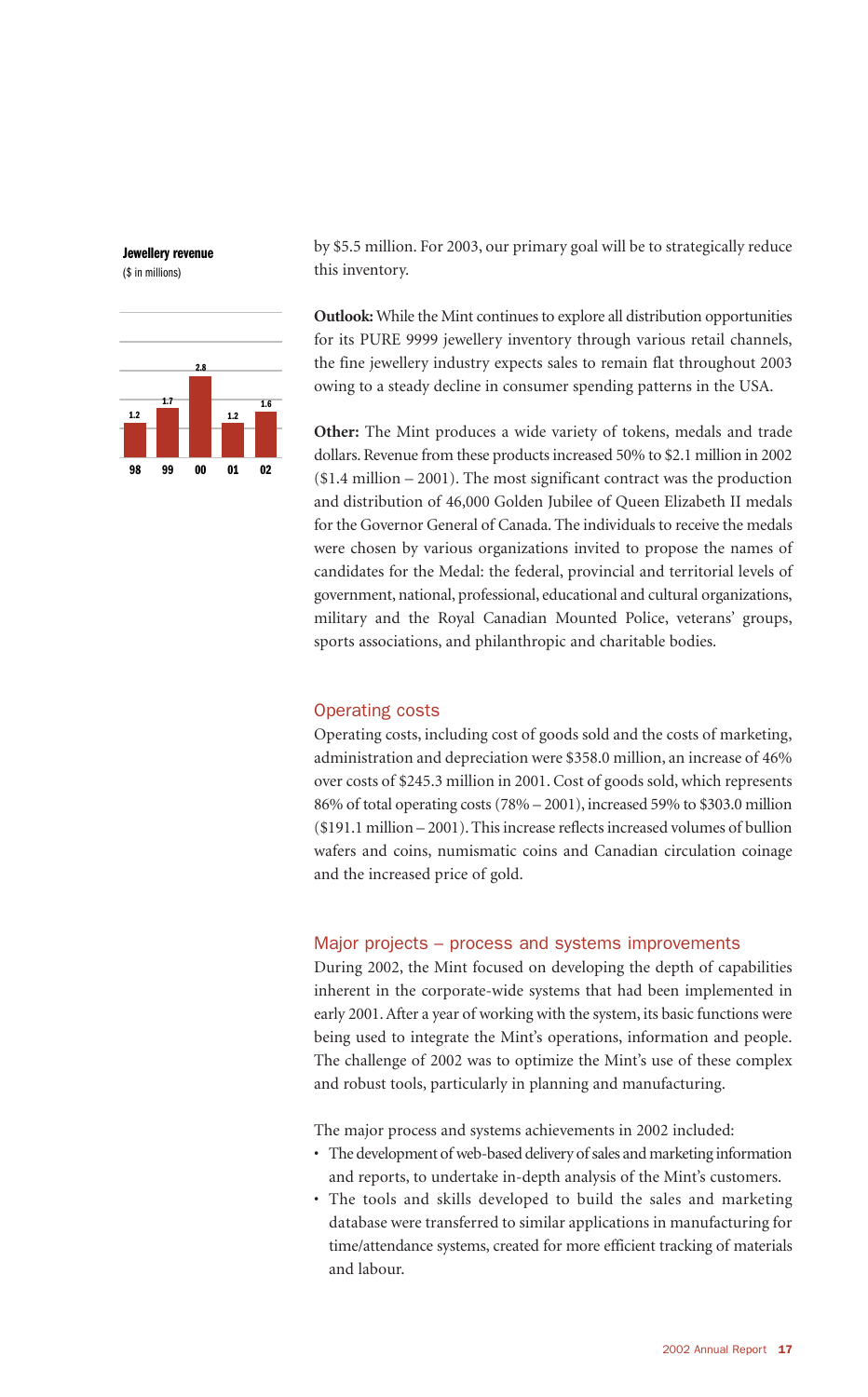### Management's discussion and analysis

- The implementation of a web-based coin pool system to maintain inventories of Canadian coins in 22 locations across Canada, including more sophisticated forecasting algorithms (for implementation in 2003).
- The development of an electronic data interchange system to receive and process orders electronically, ensuring all advance shipping notices and labels complied with the increasingly stringent requirements of customers.

There are four major process and systems projects scheduled for 2003:

- The manufacturing system will be expanded to improve production planning and forecasting and capacity planning in the manufacturing facilities in both Winnipeg and Ottawa. In Winnipeg, it will also be expanded to improve inventory management. In Ottawa, systems will be expanded to integrate engineering into the manufacturing process.
- The development of a more robust use of systems in refinery services to introduce capacity planning and reduce redundancies.
- The introduction of bar code technology to the inventory management of master tooling, including punches and die control.
- The development of data marts for general ledger, procurement, inventory, accounts receivable and accounts payable. By the end of 2003 the Mint will have an integrated suite of repositories of information managed centrally and delivered through a web browser.

#### Manufacturing improvements

During 2002, the Mint focused on improving its existing systems infrastructure. Refinements in the techniques used to produce plated products led to improvements in quality and reductions in costs. Over the year, the Winnipeg plant developed a process that has enhanced the quality of circulation coins and tripled die life to strike rates as high as 500,000 to one million with one tool.

The most significant change to manufacturing at the Mint in 2002 was the implementation of bar code technology. Other changes designed to improve manufacturing processes were reorganization of the engineering function at the Mint and the merging of engraving and die production.

In 2003, the Mint will continue to make changes and improvements in individual processes and systems. It will also start to implement Fail Modes and Effects Analysis (FMEA), a tool commonly used in the automotive industry to prevent failures, and automating the statistical process control (SPC) system to monitor and manage deviations from specifications on-line in real time.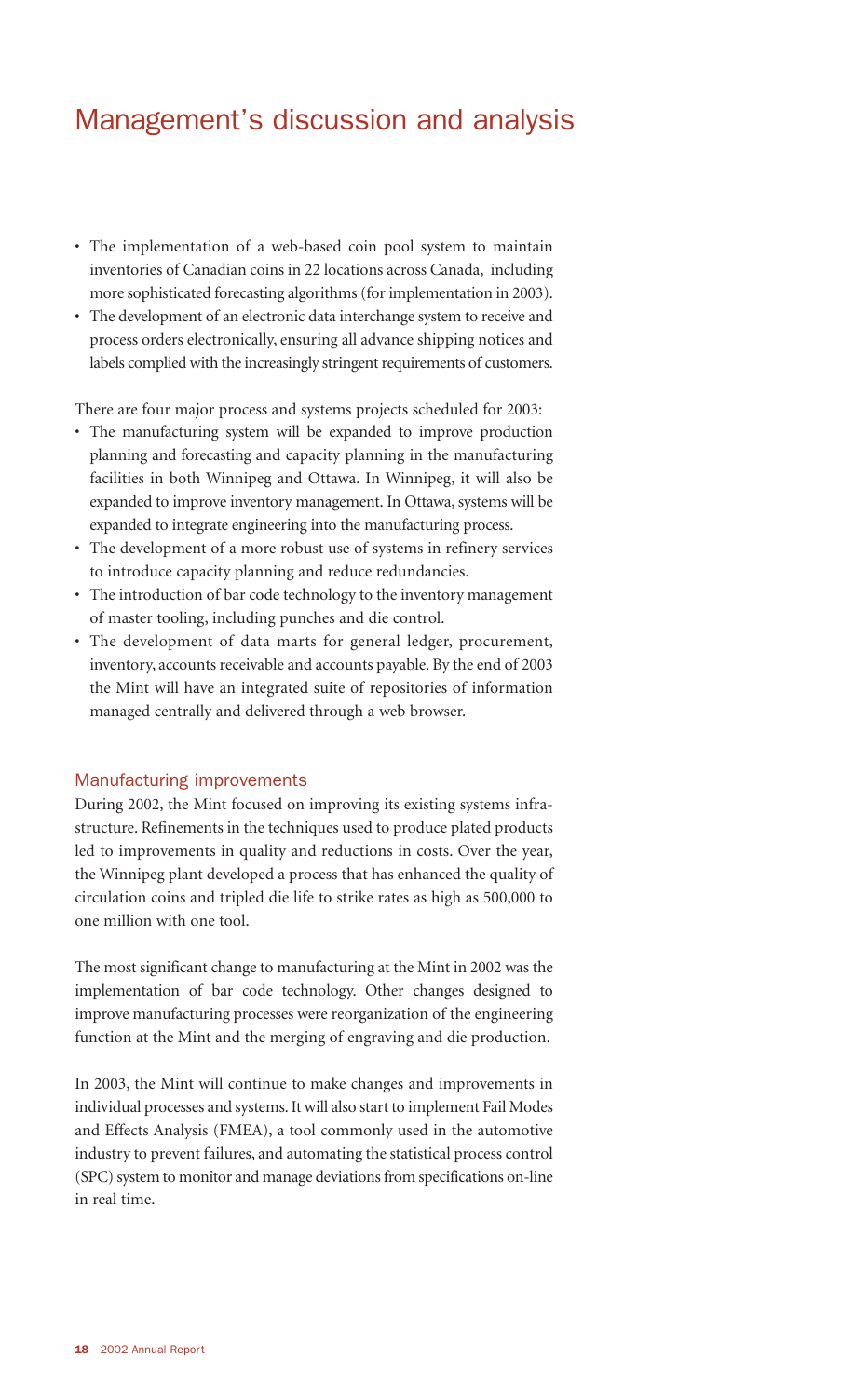The measure of the success of all of these improvements is meeting the customers' expectations and delivering on time. During the year, Winnipeg achieved ISO 9001:2000 certification. Ottawa expects to achieve the same certification in 2003.

#### Marketing and Sales

Marketing and Sales costs decreased to \$25.1 million (\$26.3 million – 2001), reflecting decreased demand for some products and reduced business activity. The year 2002 was one of refinement for the Mint's Marketing and Sales division. At the core of this refinement was a renewed focus on the Mint's customers.

The Customer Relationship Management system (CRM) made it possible to more thoroughly analyze and segment customers by purchasing habits. In 2003, the Mint will continue to mine customer data through CRM, a detailed analysis of each business line and the associated channel partners. The objective is to maximize profitability by refining the Mint's product offering, targeting, messaging and customer support through a better understanding of the sales process and customers in each channel.

In addition to this ongoing analysis, Marketing will launch an on-line customer and dealer forum in 2003. This will be used to develop the Mint's customer driven product development capacity. A second research initiative will be a customer satisfaction study that will enable the Mint to compare customer satisfaction to benchmarks provided by the American Customer Satisfaction Index.

The Marketing and Sales division will also complete the study of stakeholders' perceptions of the Mint and the unique attributes that define its brand identity. Once completed, a brand position will be established and used to ensure brand consistency across all products and communications with customers.

This customer focus has already resulted in a simpler product line with the elimination of products not performing well or inconsistent with the Mint's strategies for growth. And it has led to the decision to build a stronger secondary market by limiting the mintages of new products.

In 2003, the Marketing and Sales department will focus on developing a more efficient process that will ensure new products are introduced quickly, cost effectively and in keeping with the Mint's established standards for quality. This approach will help to reduce congestion on the plant floor through improved workflow management and identify potential problems that could diminish the success of the product.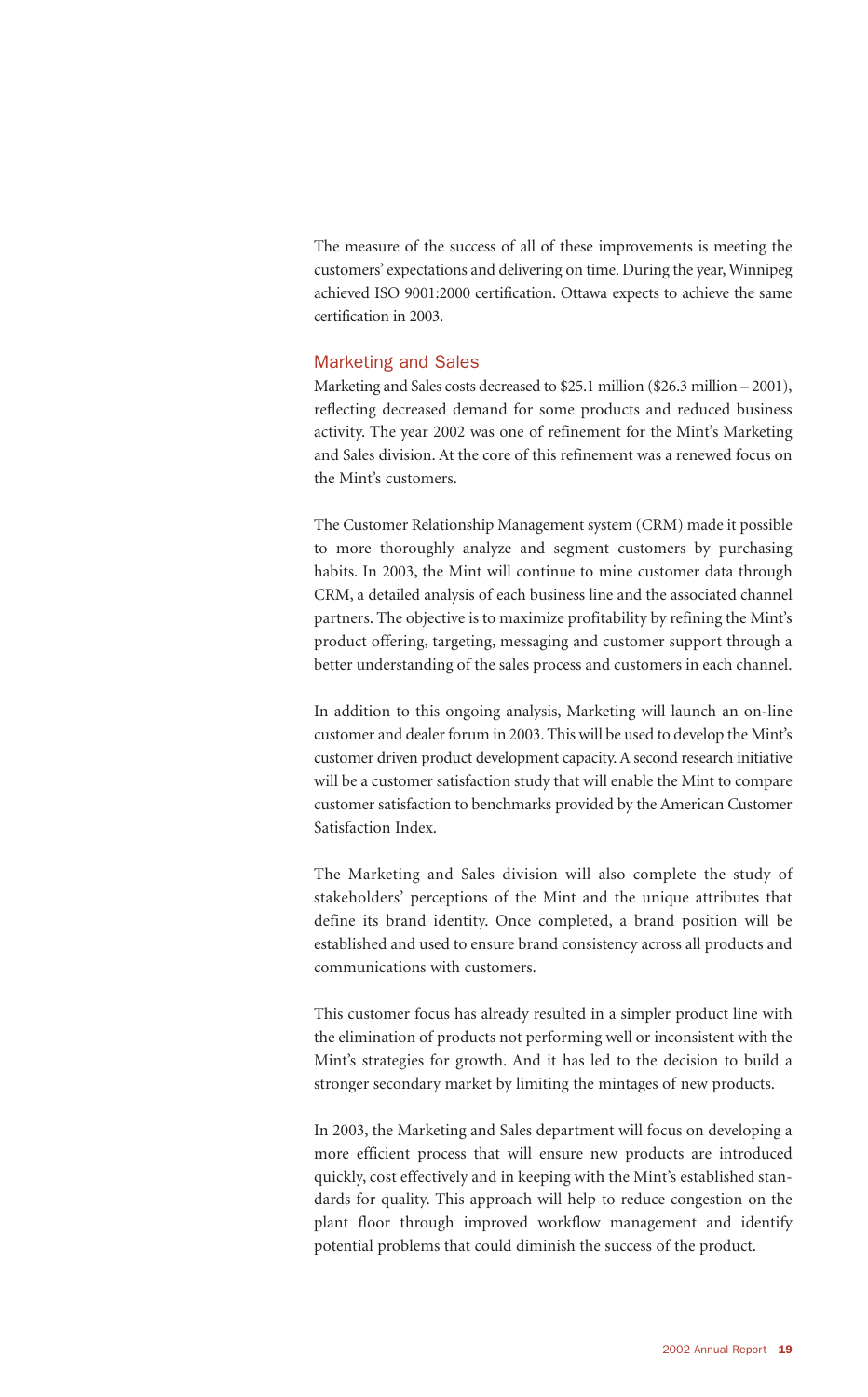### Management's discussion and analysis

#### The Mint and e-commerce

Sales through www.mint.ca increased 56% to \$2.8 million in 2002 (\$1.8 million – 2001). This significant increase reflects a full year of selling through the robust web store launched in mid-2001. The number of website orders received during 2002 climbed to 18,419 (12,681 – 2001). The Internet continues to be an effective channel for reaching individuals who might not otherwise purchase products from the Mint, particularly customers in the United States.

#### Human resources management

Employment at the Mint declined to 563 persons by the end of 2002 (639 persons – December 31, 2001), including both permanent and temporary employees. The decline reflects both the decline in demand for the Mint's products and services and the implementation of manufacturing processes and information systems that improve productivity per employee. Wages and benefits decreased to \$33.6 million (\$38.2 million – 2001).

In 2003, the focus will be on the implementation of a succession plan and knowledge management system. Many of the employees in manufacturing are expected to retire over the next five to 10 years. It is essential that the necessary skills be developed and that critical, proprietary information resident in retiring employees, particularly information related to maintaining quality and efficiency, be documented and made accessible.

Spending on skills development declined to \$0.5 million in 2002 (\$0.6 million – 2001). Coaching and training remains a critical component of management's commitment to employees. The decline in spending reflects the fact that the plating facility in Winnipeg, built in early 2000, is now fully operational and that most employees have become familiar with the new management and operating processes that have been used to transform the Mint over the past seven years. It also reflects the shift from more formal in-class learning to training on the job.

The Mint also successfully negotiated a three-year collective agreement with the Public Service Alliance of Canada.

#### Occupational health and safety

The accident frequency rate declined to 2.0 (6.9 – 2001). The severity rate increased to 54.1 (39.9 – 2001), reflecting one (1) injury with extended recovery time at the Ottawa facility. Group discussions of the responsibility and obligation of both managers and employees to maintain safe working conditions were held in Winnipeg and Ottawa along with training programs aimed specifically at reducing injury frequency and severity. During 2003, the effectiveness of the awareness programs and training will be reviewed and every effort made to identify and resolve situations







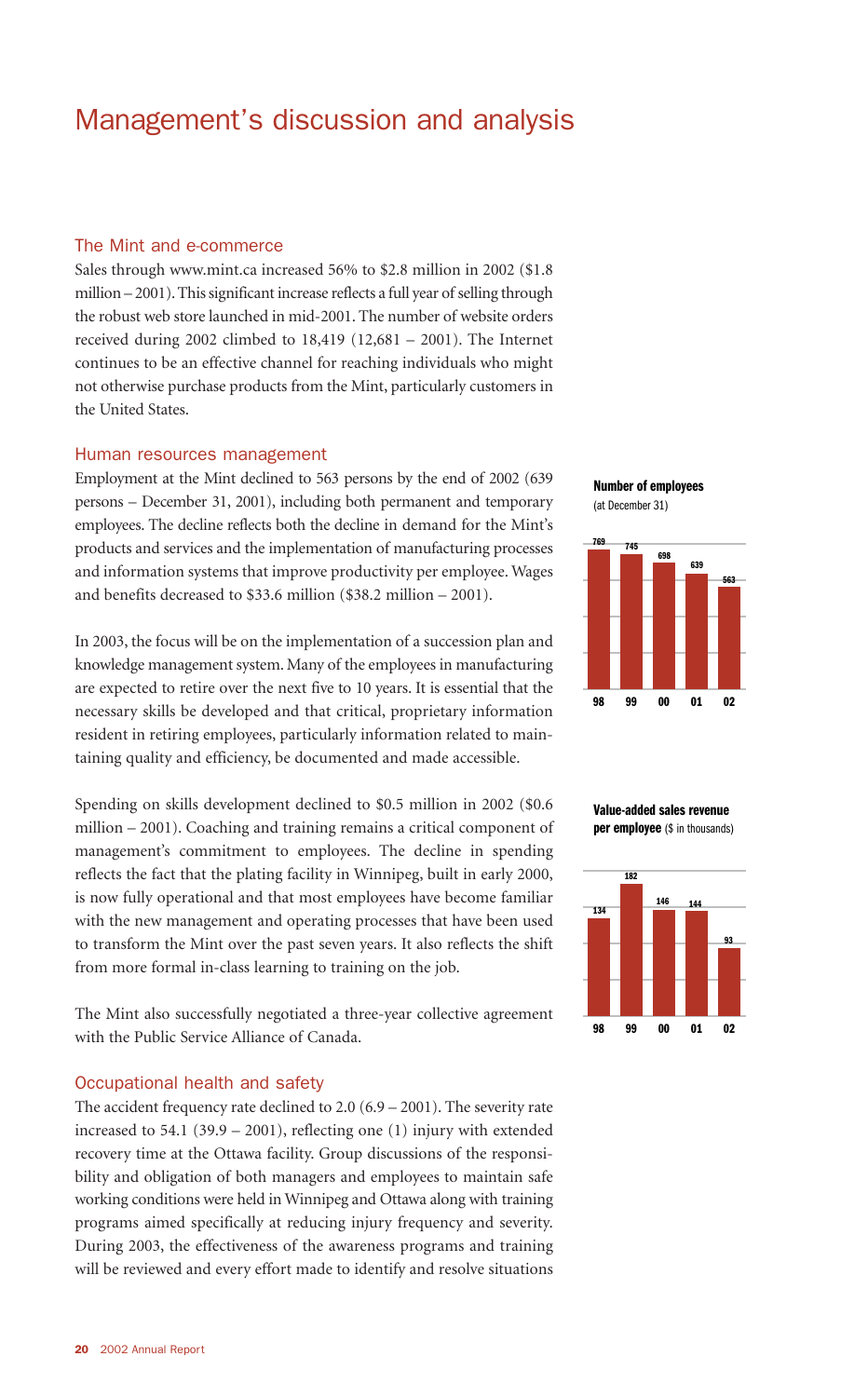or problems that could endanger the well being of the Mint's workforce. An audit will be conducted at the Winnipeg facility and site managers given the support and training to allow them to assume greater responsibility for health and safety at the plant.

#### **Environment**

The Mint continuously tests and reviews its operations and procedures to ensure that its plants do not adversely affect the environment or the health and safety of employees. In 2002, improvements were made to the treatment of wastewater in Winnipeg and the effectiveness of those changes will be monitored monthly throughout 2003. In the coming year, the Mint will also complete and submit the National Pollutant Release Inventory (NPRI) report for Winnipeg and Ottawa. The Mint is committed to environment management systems that comply with the more stringent ISO 14001 standards, and is assessing the value of pursuing certification during the year. On an ongoing basis, the Mint works with other government agencies to review, interpret and provide input to new and evolving environmental legislation that could impact its operations.

#### Administrative costs

Administrative costs increased to \$21.8 million from \$21.0 million in 2001. The increase reflects reorganizational costs and a rise in insurance premiums. However, this increase was offset by a determined effort to control discretionary expenditures to match the decline in demand for the Mint's products and services. Administrative costs as a percentage of revenue decreased to 6%.

#### Operating results

Income (loss) from operations declined to (\$6,633,000) from \$616,000 in 2001. Gross profit margin decreased to 14% from 22% in 2001. Changes in the Mint's operating income and gross profit reflect promotional expenses and inventory write off related to the foreign numismatic programs and the write down of jewellery and other numismatic inventory.

A net foreign exchange gain of \$440,000 was realized in 2002 (net foreign exchange loss of \$560,000 - 2001) as a result of improved management of working capital and a weakening US Dollar during the year.

Interest income increased to \$496,000 compared to \$220,000 in 2001. Interest expense in 2002 was \$1.9 million compared to \$2.1 million last year, incurred primarily by the debt related to the construction of the plating facility.

Depreciation expense increased to \$8.1 million compared to \$6.9 million in 2001.



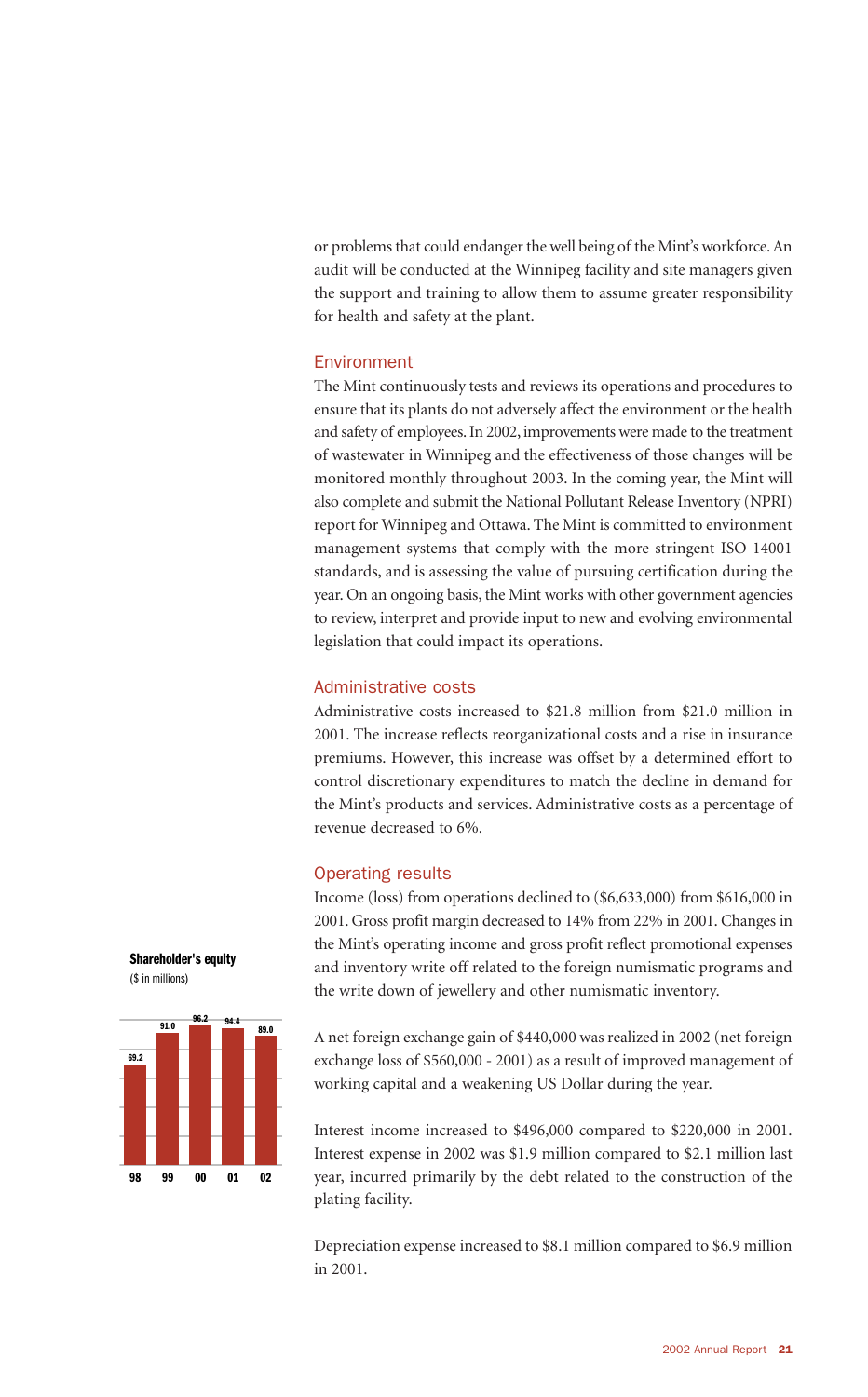### Management's discussion and analysis

#### Liquidity and capital resources

Cash and short-term investments increased to \$18.9 million from \$5.2 million at the end of 2001. Throughout the year, the Mint was able to fund operations and capital expenditures with no short-term borrowing. The Mint's debt-to-equity ratio declined to 0.33:1 from 0.36:1.

**Capital expenditures:** Total capital expenditures in 2002 were \$4.9 million (\$5.1 million – 2001). The Mint's capital spending program in 2002 was focused on improving the Mint's operating productivity, reliability and flexibility. The major expenditures included:

- \$0.7 million for the implementation of bar code technology in the Winnipeg and Ottawa manufacturing facilities.
- \$0.6 million on the optimization of the ERP system, the development of enhanced business intelligence and infrastructure upgrades.

**Financing:** By December 2002, the Mint had reduced the plating facility debt to \$21.7 million with a scheduled \$3.1 million repayment of capital and \$1.9 million interest payment. The Mint also made a scheduled \$1.4 million repayment of principal and interest on a 10-year debt due December 2007.

#### Risks to performance

**Precious metal risk:** The Mint purchases three precious metals – gold, silver and platinum. These metals are used in the Maple Leaf and numismatic coins. The Mint is not exposed to risk in a change in price in the metals used for the bullion coins and wafers because the purchase and sale of metals used in these products is done on the same date, using the same price, and in the same currency. For numismatic products, risk is mitigated through a precious metal risk management hedging program involving forward contracts and options. At the end of 2002, the Mint had eight forward contracts in place related to the purchase of 507,607 ounces of silver for the Mint's coin programs.

**Base metal risk:** The Mint purchases a wide range of alloys made from a handful of base metals for the production of domestic and foreign circulation coins. The most significant of these base metals are nickel, copper and steel, for which the market continues to be very volatile. The Mint has developed relationships with strategic vendors to secure supplies and manage costs in these difficult market conditions. Locking in the metal value only when a contract is awarded reduces the Mint's exposure to metal price fluctuation.

**Foreign exchange rate risk:** A portion of the Mint's revenue arises from exports. Any foreign exchange rate risk is mitigated by pricing contracts in the same currency as the expenses to be incurred and through an active currency hedging program.

#### **Capital expenditures**

(\$ in millions)

 $E$  Expenditures  **Plating expenditures**



 **Total assets Net capital assets** (\$ in millions)





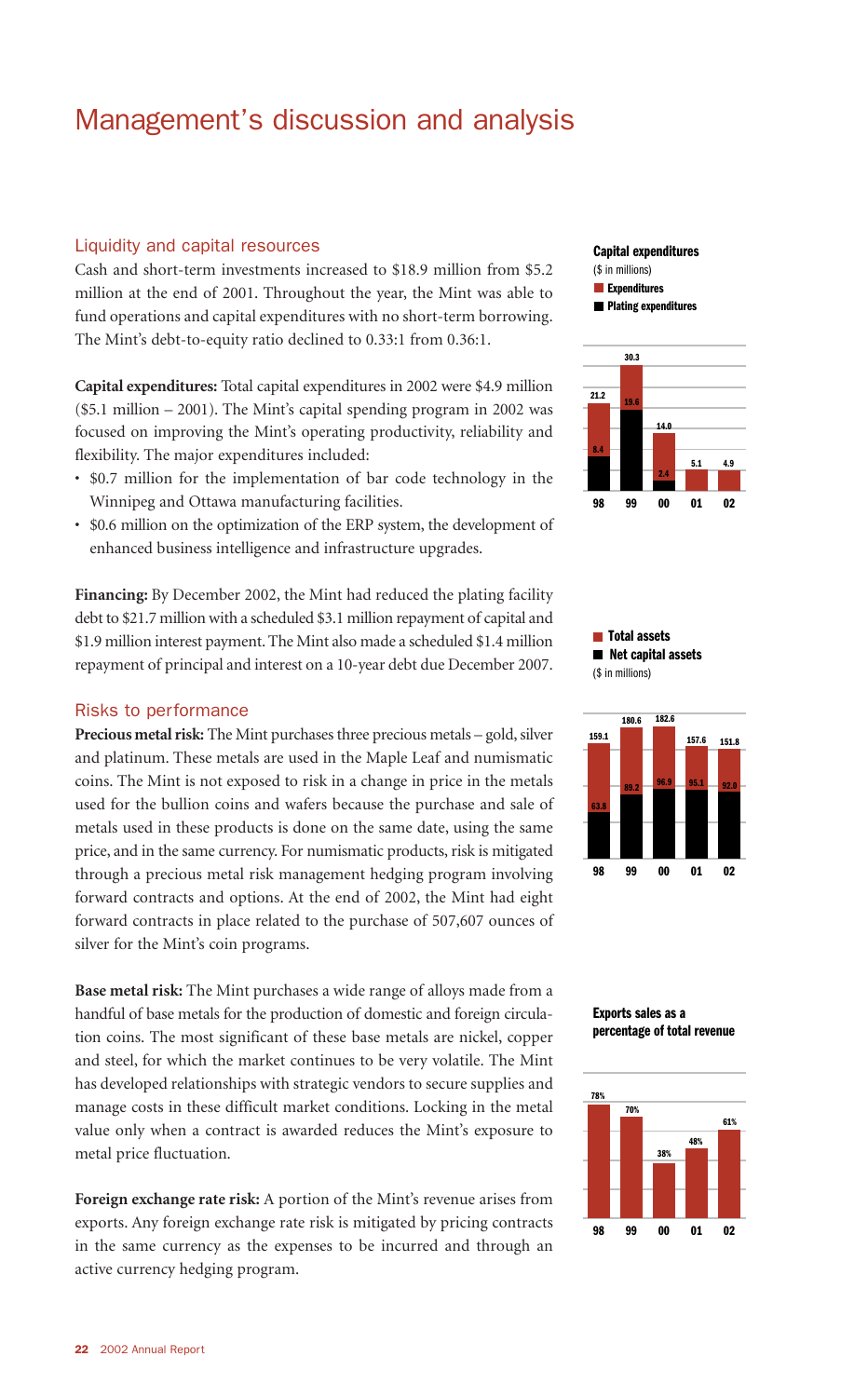#### **Outlook**

The Mint anticipates the difficult market environment of the past two years to continue. It does not expect a significant improvement in the demand for numismatic or foreign circulation coins and the competition to meet that demand will remain unusually intense. The year 2003 will be a transition year for the Mint, but its strategic priorities remain the same:

- 1. Growth. The technologies implemented over the past few years have made it possible for the Mint to improve its competitiveness through improved customer service, a better understanding of its customers, and improved communication with customers and suppliers. It improves the availability and quality of information available on customers, sales, costs, profitability, forecasts and key performance indicators, thereby increasing the Mint's responsiveness and flexibility.
- 2. Quality and efficiency. The Mint is determined to pursue its vision to become the world leader in minting through continued development and application of both innovative and cost-effective technology along with the diligent implementation of the principles of lean manufacturing. It will also continue to improve productivity through integration, automation and process improvement.

Global leadership can be achieved only through improved communications with customers to ensure every product produced not only meets, but exceeds their requirements and expectations. This will mean renewed focus on reducing defects and the consequent rework and production delays incurred to ensure only quality coins are delivered.

Finally, the Mint entered into a joint venture with Travelway Group International Inc. (TGI) through its wholly owned subsidiary. TGM Specialty Services Inc. will offer packaging products and services to domestic and international markets, including turnkey customer solutions that require assembly, distribution and retail management services. The corporate joint venture with TGI is a reflection of its intention to grow through vertical integration and strategic alliances to take advantage of lucrative niche markets that are natural extensions of the Mint's business.

The continued advancements in technology, business intelligence, productivity and efficiency will allow the Mint to compete more effectively in an intensely competitive environment. These inherent skills and knowledge combined with the development of a more profitable approach to that market, will ensure the Mint continues to provide value to the Government of Canada, the people of Canada, its employees and its customers.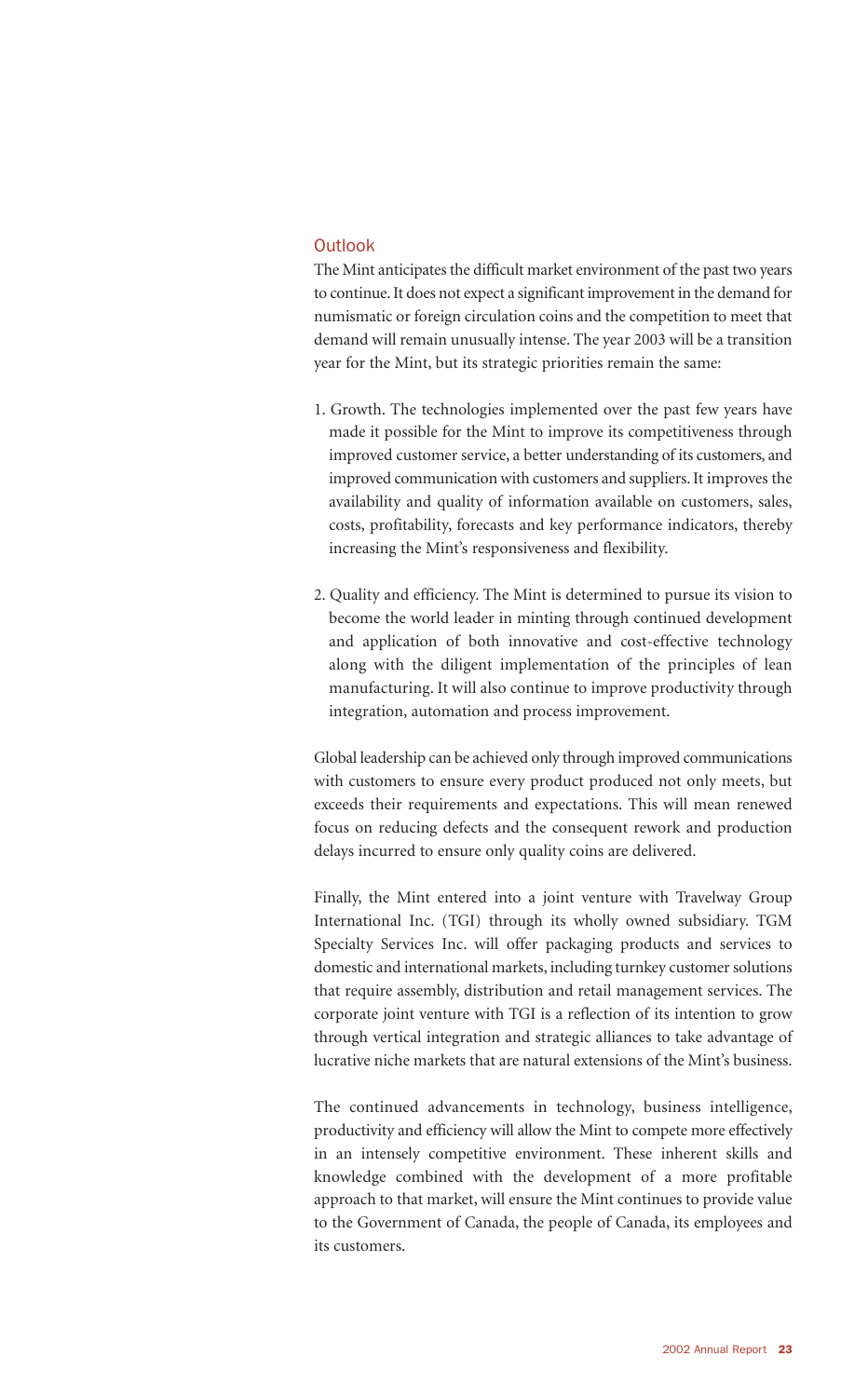## **Statistics**

#### Table 1 – Canadian circulation coinage

Production in 2000, 2001 and 2002<sup>(1)</sup>

|                           | <b>2002 Total Pieces</b> | 2001 Total Pieces | 2000 Total Pieces |
|---------------------------|--------------------------|-------------------|-------------------|
| <b>Coinage dated 1998</b> |                          |                   |                   |
| 1¢                        |                          |                   | 311,000           |
| <b>Coinage dated 1999</b> |                          |                   |                   |
| \$2                       |                          |                   |                   |
| \$1                       |                          |                   |                   |
| 50¢                       |                          |                   |                   |
| 25¢                       |                          |                   | 698,000           |
| 10¢                       |                          |                   | 35,992,000        |
| 5¢                        |                          |                   | 20,655,000        |
| 1¢                        |                          |                   | 140,225,000       |
| <b>Coinage dated 2000</b> |                          |                   |                   |
| \$2                       |                          | 33,000            | 29,847,000        |
| \$1                       |                          |                   |                   |
| 50¢                       |                          | 14,000            | 559,000           |
| 25¢                       |                          | 1,665,000         | 415,196,000       |
| 10¢                       |                          | 1,673,000         | 159,125,000       |
| 5¢                        |                          | 2,253,000         | 108,514,000       |
| 1¢                        |                          | 9,939,000         | 761,970,000       |
| <b>Coinage dated 2001</b> |                          |                   |                   |
| \$2                       |                          | 11,910,000        |                   |
| \$1                       |                          |                   |                   |
| 50¢                       |                          | 389,000           |                   |
| 25¢                       | 3,620,000                | 60,562,000        |                   |
| 10¢                       |                          | 270,792,000       |                   |
| 5¢                        | 6,000                    | 166,686,000       |                   |
| 1¢                        | 864,000                  | 918,495,000       |                   |
| <b>Coinage dated 2002</b> |                          |                   |                   |
| \$2                       | 27,008,000               |                   |                   |
| \$1                       | 2,302,000                |                   |                   |
| 50¢                       | 14,440,000               |                   |                   |
| 25¢                       | 183,112,000              |                   |                   |
| 10¢                       | 251,278,000              |                   |                   |
| 5¢                        | 134,362,000              |                   |                   |
| 1¢                        | 829,715,000              |                   |                   |
| <b>Total (all dates)</b>  |                          |                   |                   |
| \$2                       | 27,008,000               | 11,943,000        | 29,847,000        |
| \$1                       | 2,302,000                |                   |                   |
| 50¢                       | 14,440,000               | 403,000           | 559,000           |
| 25¢                       | 186,732,000              | 62,227,000        | 415,894,000       |
| 10¢                       | 251,278,000              | 272,465,000       | 195,117,000       |
| 5¢                        | 134,368,000              | 168,939,000       | 129,169,000       |
| $1¢$                      | 830,579,000              | 928,434,000       | 902,506,000       |
| <b>Total</b>              | 1,446,707,000            | 1,444,411,000     | 1,673,092,000     |

(1) Figures are rounded to the nearest thousand pieces.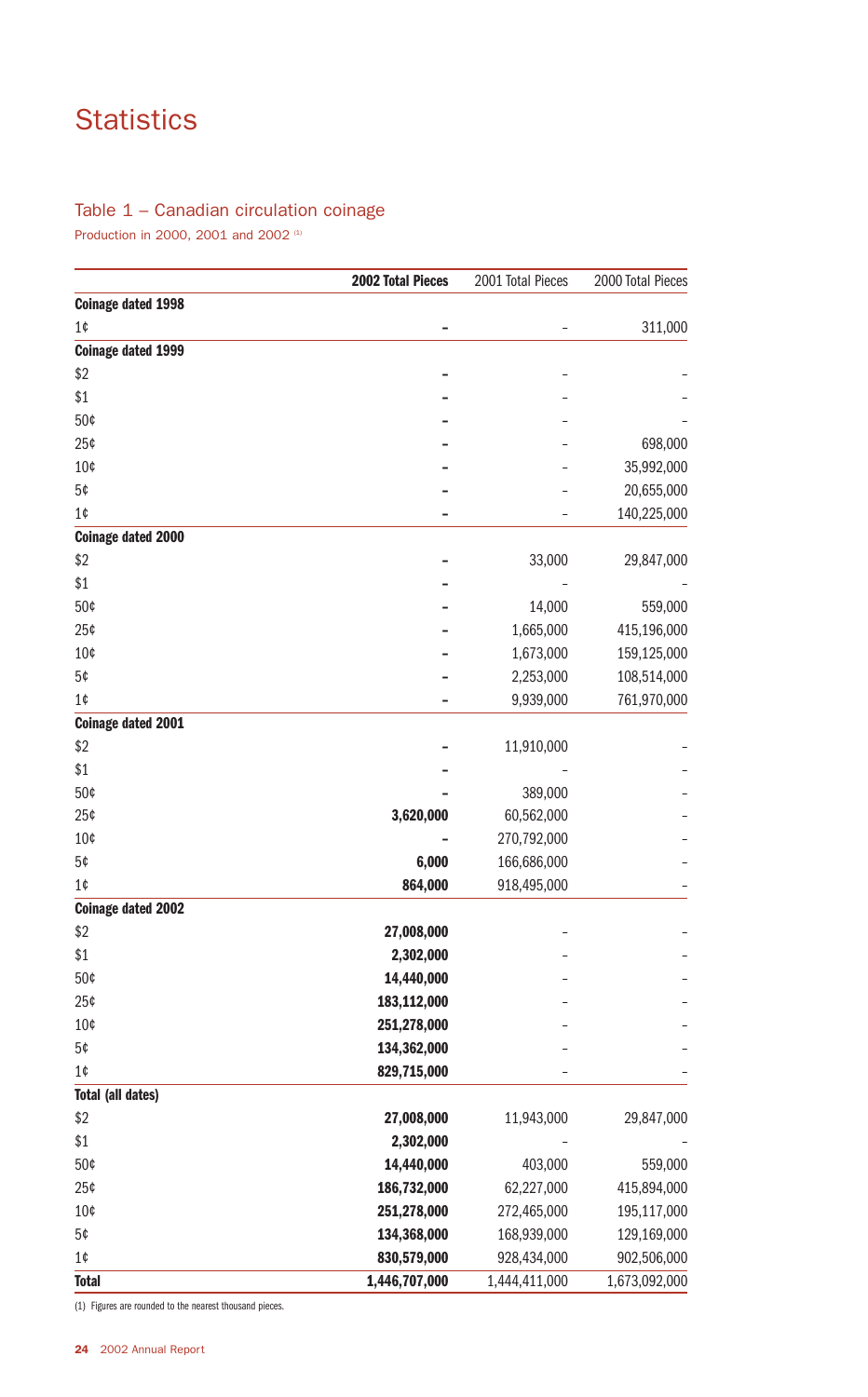#### Table 2 – Canadian circulation coinage

Cumulative production up to December 31, 2002 (1) (2)

| 2002        | 2001        | 2000        | 1999          | 1998        |            |
|-------------|-------------|-------------|---------------|-------------|------------|
| 27,008,000  | 11,910,000  | 29,880,000  | 25,130,000    | 5,309,000   | \$2        |
| 2,302,000   |             |             |               |             | \$1        |
| 14,440,000  | 389,000     | 573,000     | 496,000       | 308,000     | 50¢        |
| 183,112,000 | 64,182,000  | 435,752,000 | 258,888,000   |             | <b>25¢</b> |
| 251,278,000 | 270,792,000 | 160,798,000 | 258,462,000   | 203,514,000 | <b>10¢</b> |
| 134,362,000 | 166,692,000 | 110,767,000 | 124,861,000   | 156,873,000 | 5¢         |
| 829,715,000 | 919,359,000 | 771,909,000 | 1,089,625,000 | 999,578,000 | 1¢         |
|             |             |             |               |             |            |

(1) Total coins of each date and denomination, regardless of the calendar year in which they were produced.

(2) Figures are rounded to the nearest thousand pieces.

#### Table 3 – Canadian circulation coinage

Coinage issued in 2002  $(1)$  – Geographic distribution  $(2)$ 

| <b>Province</b>               |            |            |            |             |             |             |             |
|-------------------------------|------------|------------|------------|-------------|-------------|-------------|-------------|
| City $(3)$                    | \$2        | \$1        | 50¢        | 25¢         | 10¢         | 5¢          | 1¢          |
| <b>Newfoundland</b>           |            |            |            |             |             |             |             |
| St. John's                    | 10,000     | 222,000    |            | 858,000     | 2,412,500   | 1,144,000   | 12,682,500  |
| <b>New Brunswick</b>          |            |            |            |             |             |             |             |
| Saint John                    | 1,714,000  | 390,000    |            | 5,350,000   | 5,120,000   | 3,560,000   | 20,315,000  |
| <b>Nova Scotia</b>            |            |            |            |             |             |             |             |
| Halifax                       |            | 139,000    |            | 760,000     | 7,162,500   | 4,474,000   | 41,052,500  |
| <b>Ouébec</b>                 |            |            |            |             |             |             |             |
| Montréal                      | 8,105,500  | 13,402,000 |            | 86,940,000  | 78,682,500  | 44,578,000  | 192,677,500 |
| <b>Ontario</b>                |            |            |            |             |             |             |             |
| <b>Ottawa</b>                 | 5,510,000  | 374,000    |            | 19,850,000  | 19,845,000  | 12.974.000  | 58,552,500  |
| Toronto                       | 10,085,000 | 3,615,000  | -          | 9,068,000   | 53,590,000  | 21,882,000  | 257,755,000 |
| <b>Manitoba</b>               |            |            |            |             |             |             |             |
| Winnipeg                      | 126,500    | 1,265,000  | -          | 4,080,000   | 7,645,000   | 4,742,000   | 39,592,500  |
| <b>Saskatchewan</b>           |            |            |            |             |             |             |             |
| Regina                        | 305,000    |            |            | 1,816,000   | 4,407,500   | 2,356,000   | 20,562,500  |
| <b>Alberta</b>                |            |            |            |             |             |             |             |
| Calgary                       | 164,500    | 1,310,000  |            | 6,404,000   | 11,452,500  | 7,080,000   | 51,077,500  |
| Edmonton                      | 1,609,000  | 1,380,000  |            | 7,118,000   | 16,310,000  | 10,642,000  | 61,280,000  |
| <b>British Columbia</b>       |            |            |            |             |             |             |             |
| Vancouver                     | 3,390,500  | 2,386,000  |            | 14,560,000  | 27,232,500  | 14,456,000  | 87,140,000  |
| Sundry persons <sup>(4)</sup> | 89,000     | 165,000    | 14,440,430 | 852,000     | 372,500     | 3,242,000   | 4,182,500   |
| <b>Total</b>                  | 31,109,000 | 24,648,000 | 14.440.430 | 157,656,000 | 234,232,500 | 131,130,000 | 846,870,000 |

(1) Figures are rounded to the nearest thousand pieces.

(2) The dates on the coins are not always the same as the calendar year in which they were issued.

(3) The coins were issued to financial institutions in these cities.

(4) The figures for Sundry persons do not include numismatic coinage purchases.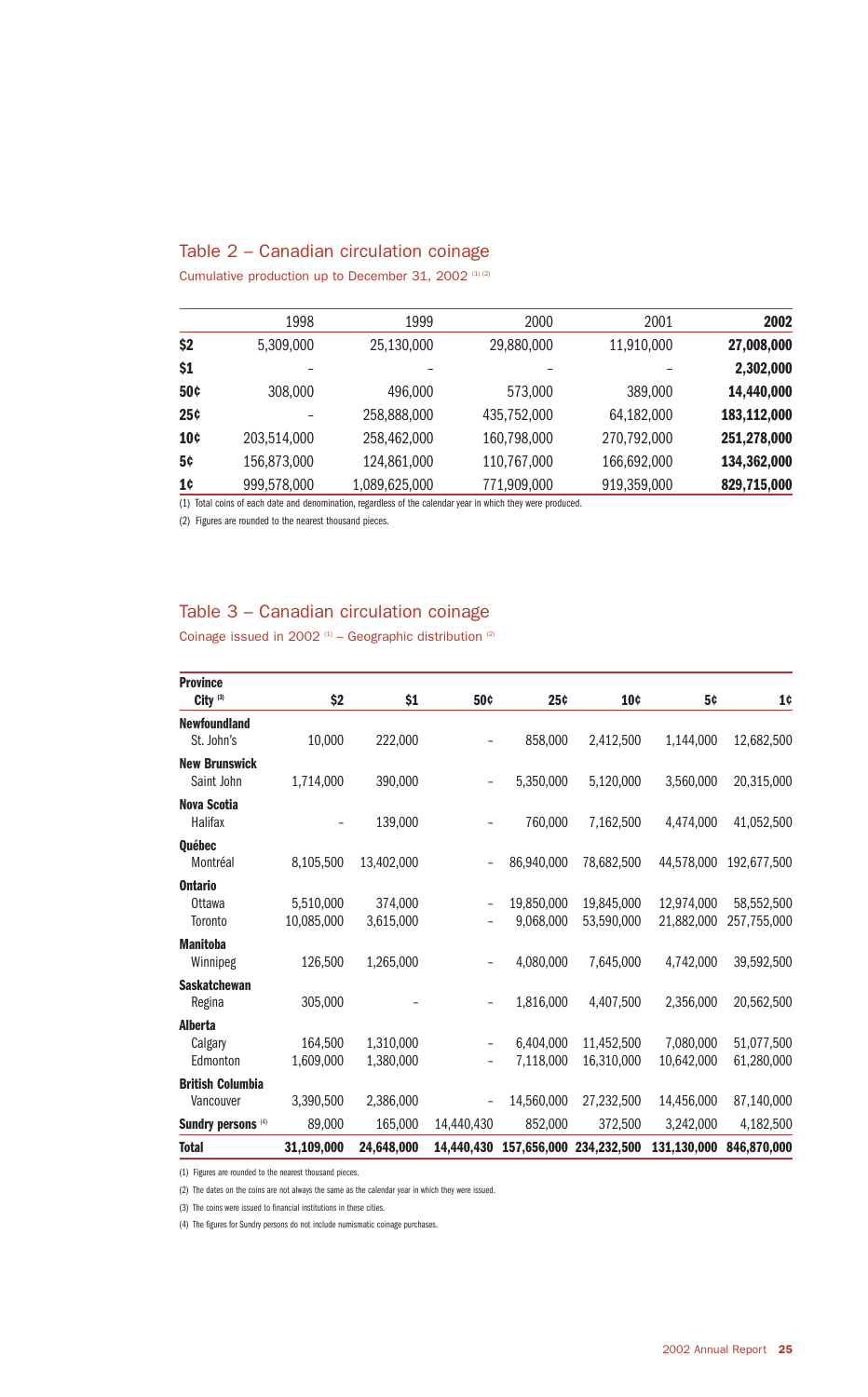### **Statistics**

#### Table 4 – Canadian numismatic coinage

Issued as of December 31, 2002 bearing the dates 2001 and 2002 (1)

|                                                                          | 2002    | $2001^{(2)}$ |
|--------------------------------------------------------------------------|---------|--------------|
| Platinum Proof Coin Set (3)                                              | 344     | 448          |
| Platinum Maple Leaf Hologram Set (6)                                     | 485     |              |
| .99999 Gold Coin                                                         | 1,803   | 1,988        |
| 22-Karat Gold Coin                                                       | 5,264   | 5,406        |
| 14-Karat Gold Coin                                                       | 9,992   | 8,080        |
| Silver Lunar Cameo Coin Series                                           | 59,395  | 60,754       |
| Proof Sterling Silver Dollar - Golden Jubilee                            | 119,233 | 89,390       |
| Queen Mother Proof Sterling Silver Dollar                                | 9,984   |              |
| <b>Brilliant Sterling Silver Dollar</b>                                  | 63,582  | 53,668       |
| Proof Set - Golden Jubilee (4)                                           | 65,461  | 74,194       |
| Special Edition Proof Set - Golden Jubilee (4)                           | 32,642  |              |
| Specimen Set <sup>(5)</sup>                                              | 66,268  | 54,613       |
| Uncirculated Set <sup>(5)</sup>                                          | 97,279  | 115,897      |
| Special Edition Uncirculated Set - Golden Jubilee (5)                    | 49,860  |              |
| Tiny Treasures Uncirculated Gift Set (5)                                 | 49,963  | 52,085       |
| Oh Canada! Uncirculated Gift Set (5)                                     | 60,484  | 66,726       |
| \$20 Sterling Silver Hologram Cameo Coins (Land, Sea and Rail Series)    | 33,244  | 41,828       |
| \$150 18-Karat Gold Hologram Coin                                        | 6,596   | 6,571        |
| Golden Tulip 50-Cent Sterling Silver Coin                                | 19,984  |              |
| 50-Cent Sterling Silver Coin (Canadian Festivals Series)                 | 58,998  | 58,123       |
| 50-Cent Sterling Silver Coin (Canadian Folklore and Legends Series)      | 19,267  | 28,979       |
| 10-Cent Sterling Silver Coin (Year of Volunteers)                        |         | 40,634       |
| Sterling Silver Two-Coin Set (First Transatlantic Wireless Transmission) |         | 28,540       |
| 5-Cent Sterling Silver Coin (Royal Military College of Canada)           |         | 25,834       |
| 5-Cent Sterling Silver Coin (Vimy Ridge)                                 | 22,646  |              |
| 3-Cent Coin and Stamp Set                                                |         | 59,573       |
| Special Edition - 1911 Sterling Silver Dollar                            |         | 24,996       |
| 1 Ounce Silver Maple Leaf Coloured Coin                                  | 29,983  | 49,900       |
| 1 Ounce Silver Maple Leaf Hologram Coin (Anniversary Loon)               | 29,463  | 29,906       |
| 1912 Commemorative \$5 and \$10 Gold Coin Set                            | 1,998   |              |
| Gold Maple Leaf Viking Privy Set                                         |         | 1,000        |
| Gold Maple Leaf Hologram Five-Coin Set                                   |         | 600          |
| 1/4 ounce Gold Maple Leaf Hologram Coin                                  |         | 14,614       |
| 25-Cent Coloured Coin (Canada Day)                                       | 49,903  | 96,352       |
| Triple Cameo Coin                                                        | 993     |              |
| Golden Jubilee Keepsake Booklet (five coins)                             | 200,170 |              |
| Golden Jubilee Keepsake Booklet (ten coins)                              | 116,034 |              |

(1) Coins reported as issued are not necessarily all delivered in the same calendar year and therefore do not correspond to reported sales.

(2) Revised figures.

(3) Four-coin set.

(4) Eight-coin set, including a \$2, \$1, (925 Ag) and a \$1 (aureate).

(5) Seven-coin set.

(6) Five-coin set.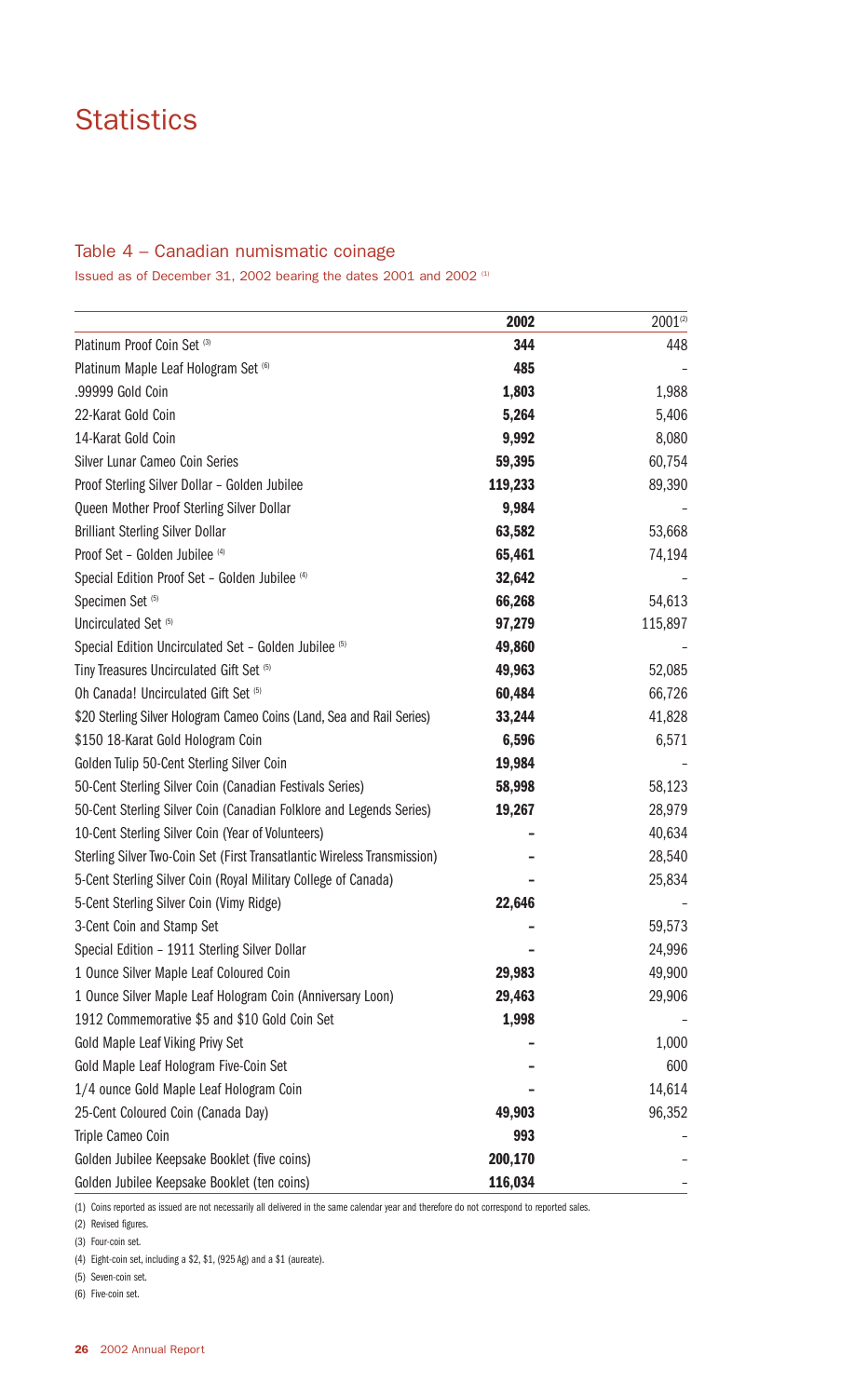#### Table 5 – Maple Leaf coinage

Sales in ounces for 2001 and 2002

|                                  | 2002    | 2001    |
|----------------------------------|---------|---------|
| <b>Gold Maple Leaf coinage</b>   |         |         |
| \$50 (9999 Au)                   | 344,883 | 138,878 |
| \$20 (9999 Au)                   | 14,353  | 13,273  |
| \$10 (9999 Au)                   | 10,735  | 8,792   |
| \$5 (9999 Au)                    | 4,502   | 6,347   |
| \$1 (9999 Au)                    | 857     | 1,036   |
| <b>Total (ounces)</b>            | 375,329 | 168,326 |
| <b>Silver Maple Leaf coinage</b> |         |         |
| \$5 (9999 Ag)                    | 576,196 | 398,563 |
| <b>Total</b> (ounces)            | 576,196 | 398,563 |

### Table 6 – Refinery operations

For 2001 and 2002

| <b>Gross weight</b><br>(Troy ounces) |           | <b>Refined gold</b><br>(9999) produced<br>(Troy ounces) $(1)$ |           | <b>Refined silver</b><br>(999) produced<br>(Troy ounces) <sup>(2)</sup> |         |
|--------------------------------------|-----------|---------------------------------------------------------------|-----------|-------------------------------------------------------------------------|---------|
| 2002                                 | 2001      | 2002                                                          | 2001      | 2002                                                                    | 2001    |
|                                      |           |                                                               |           |                                                                         |         |
| 253,828                              | 157.806   | 152,086                                                       | 72.936    | 16,850                                                                  | 8,184   |
| 524.661                              | 1,247,910 | 376,681                                                       | 453,797   | 50,920                                                                  | 719,375 |
| 778.489                              | 1,405,716 | 528,767                                                       | 526,733   | 67,770                                                                  | 727,559 |
| 2,365,576                            | 1.908.043 | 2,105,798                                                     | 1,700,680 | 116,616                                                                 | 83,526  |
| 3,144,065                            | 3.313.759 | 2,634,565                                                     | 2,227,413 | 184,386                                                                 | 811,085 |
|                                      |           |                                                               |           |                                                                         |         |

(1) Expressed in terms of Troy ounces of fine gold.

(2) These figures refer only to the silver produced as a by-product of the refining of gold.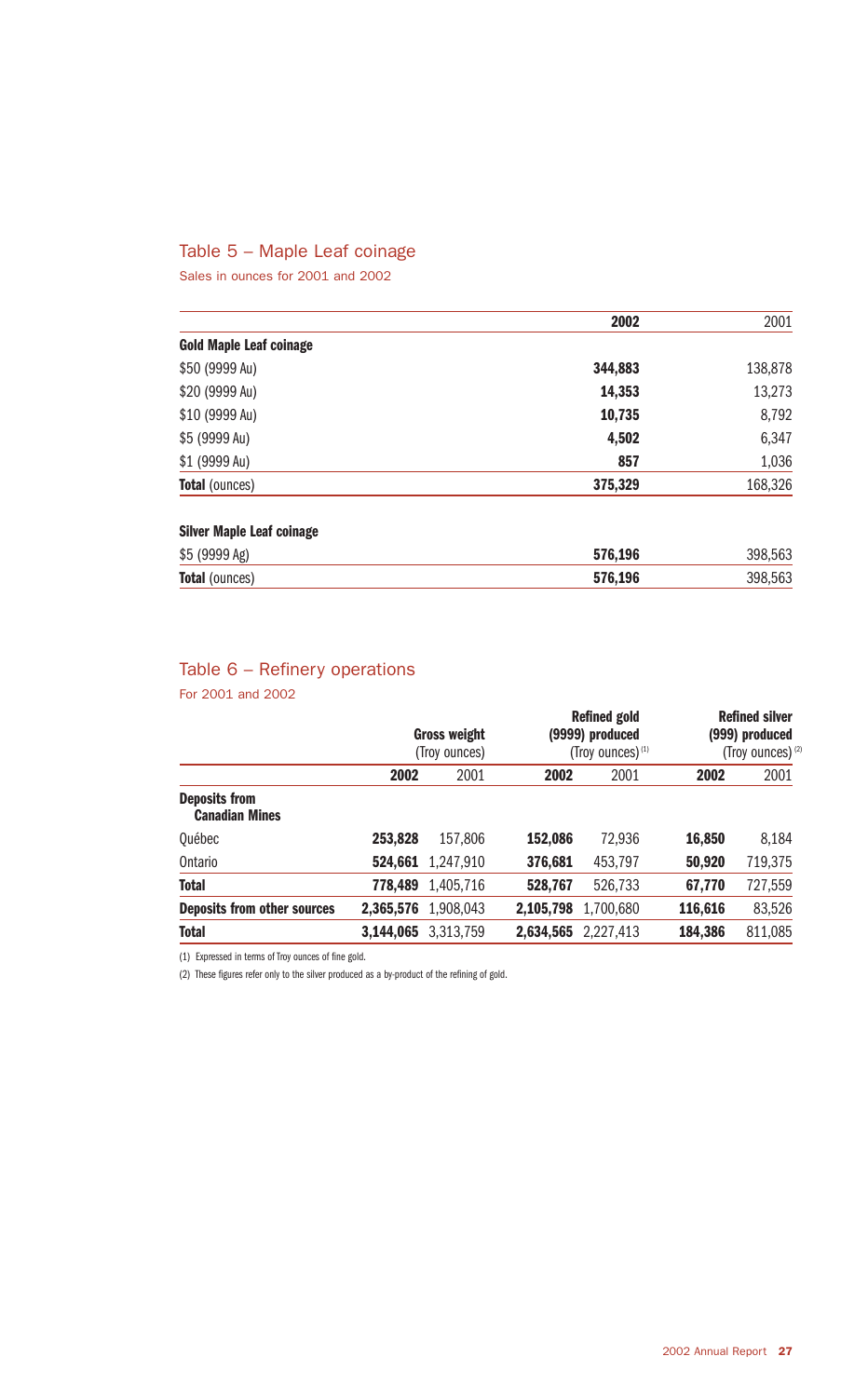### Management report

The consolidated financial statements contained in this annual report have been prepared by Management in accordance with Canadian generally accepted accounting principles and the integrity and objectivity of the data in these financial statements are Management's responsibility. Management is also responsible for all other information in the annual report and for ensuring that this information is consistent, where appropriate, with the information and data contained in the financial statements.

In support of its responsibility, Management has developed and maintains books of account, records, financial and management controls, information systems and management practices. These are designed to provide reasonable assurance as to the reliability of financial information, that assets are safeguarded and controlled, and that transactions of the Corporation and of its wholly-owned subsidiary are in accordance with the *Financial Administration Act* and regulations and, as appropriate, the *Royal Canadian Mint Act*, the by-laws of the Corporation and the charter and the by-laws of its wholly-owned subsidiary.

The Board of Directors is responsible for ensuring that Management fulfills its responsibilities for financial reporting and internal control. The Board exercises its responsibilities through the Audit Committee, which includes a majority of members who are not officers of the Corporation. The Committee meets with Management and the independent external auditor to review the manner in which these groups are performing their responsibilities and to discuss auditing, internal controls and other relevant financial matters. The Audit Committee has reviewed the consolidated financial statements with the external auditor and has submitted its report to the Board of Directors. The Board of Directors has reviewed and approved the consolidated financial statements.

The Corporation's external auditor, the Auditor General of Canada, audits the consolidated financial statements and reports to the Minister responsible for the Royal Canadian Mint.

 $\mathbb{Z}/n$ 

**Emmanuel Triassi** 

*Chairperson and Acting President Acting Vice-President, Administration and Finance*

Ottawa, Canada February 28, 2003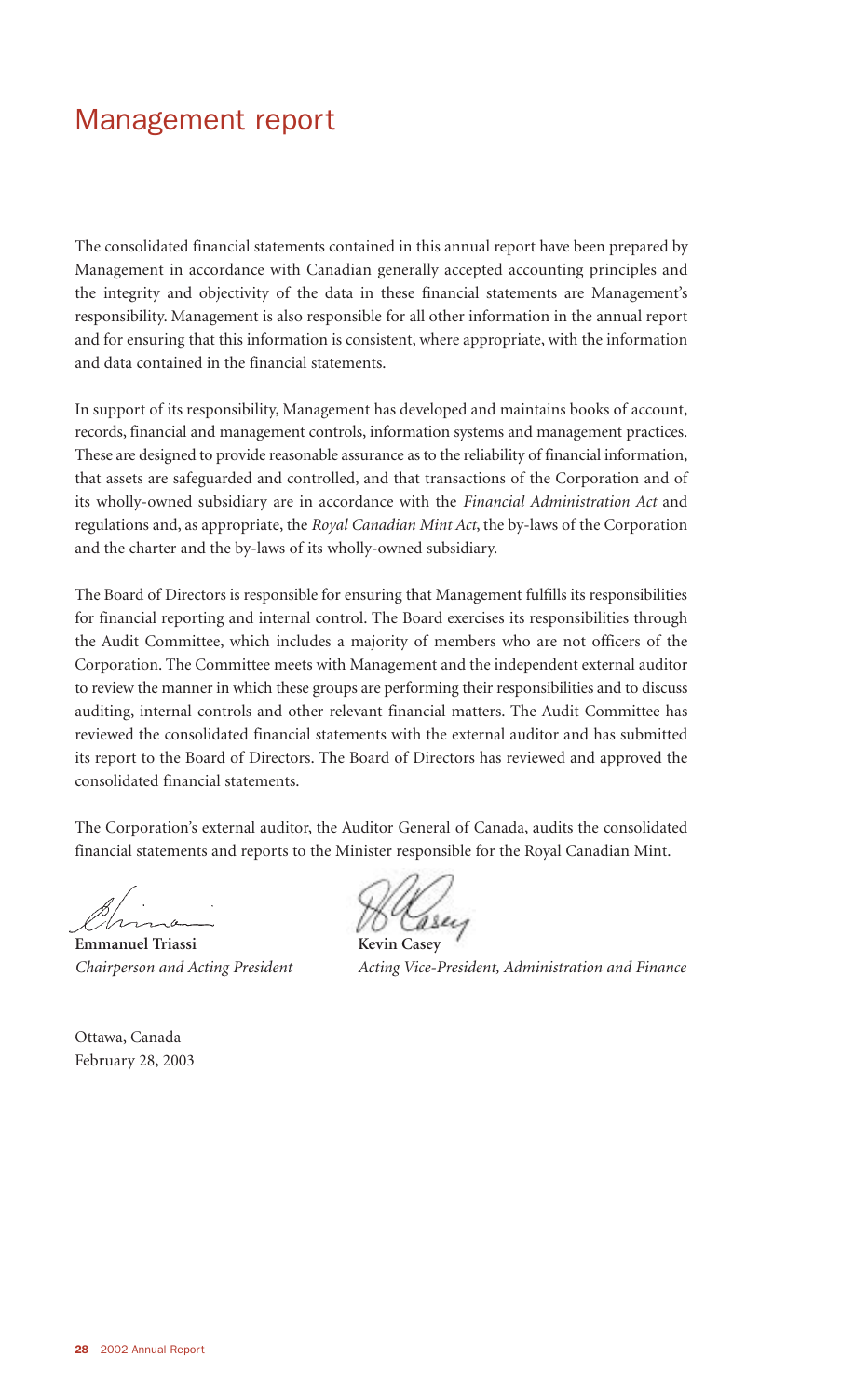### Auditor's report

To the Minister of Transport and Minister responsible for the Royal Canadian Mint:

I have audited the consolidated balance sheet of the Royal Canadian Mint as at December 31, 2002 and the consolidated statements of operations and retained earnings and cash flows for the year then ended. These financial statements are the responsibility of the Corporation's management. My responsibility is to express an opinion on these financial statements based on my audit.

I conducted my audit in accordance with Canadian generally accepted auditing standards. Those standards require that I plan and perform an audit to obtain reasonable assurance whether the financial statements are free of material misstatement. An audit includes examining, on a test basis, evidence supporting the amounts and disclosures in the financial statements. An audit also includes assessing the accounting principles used and significant estimates made by management, as well as evaluating the overall financial statement presentation.

In my opinion, these consolidated financial statements present fairly, in all material respects, the financial position of the Corporation as at December 31, 2002 and the results of its operations and its cash flows for the year then ended in accordance with Canadian generally accepted accounting principles. As required by the *Financial Administration Act*, I report that, in my opinion, these principles have been applied on a basis consistent with that of the preceding year.

Further, in my opinion, the transactions of the Corporation and of its wholly-owned subsidiary that have come to my notice during my audit of the consolidated financial statements have, in all significant respects, been in accordance with Part X of the *Financial Administration Act* and regulations and, as appropriate, the *Royal Canadian Mint Act*, the by-laws of the Corporation and the charter and the by-laws of its wholly-owned subsidiary.

Kheila  $rase$ 

**Sheila Fraser, FCA** *Auditor General of Canada*

Ottawa, Canada February 28, 2003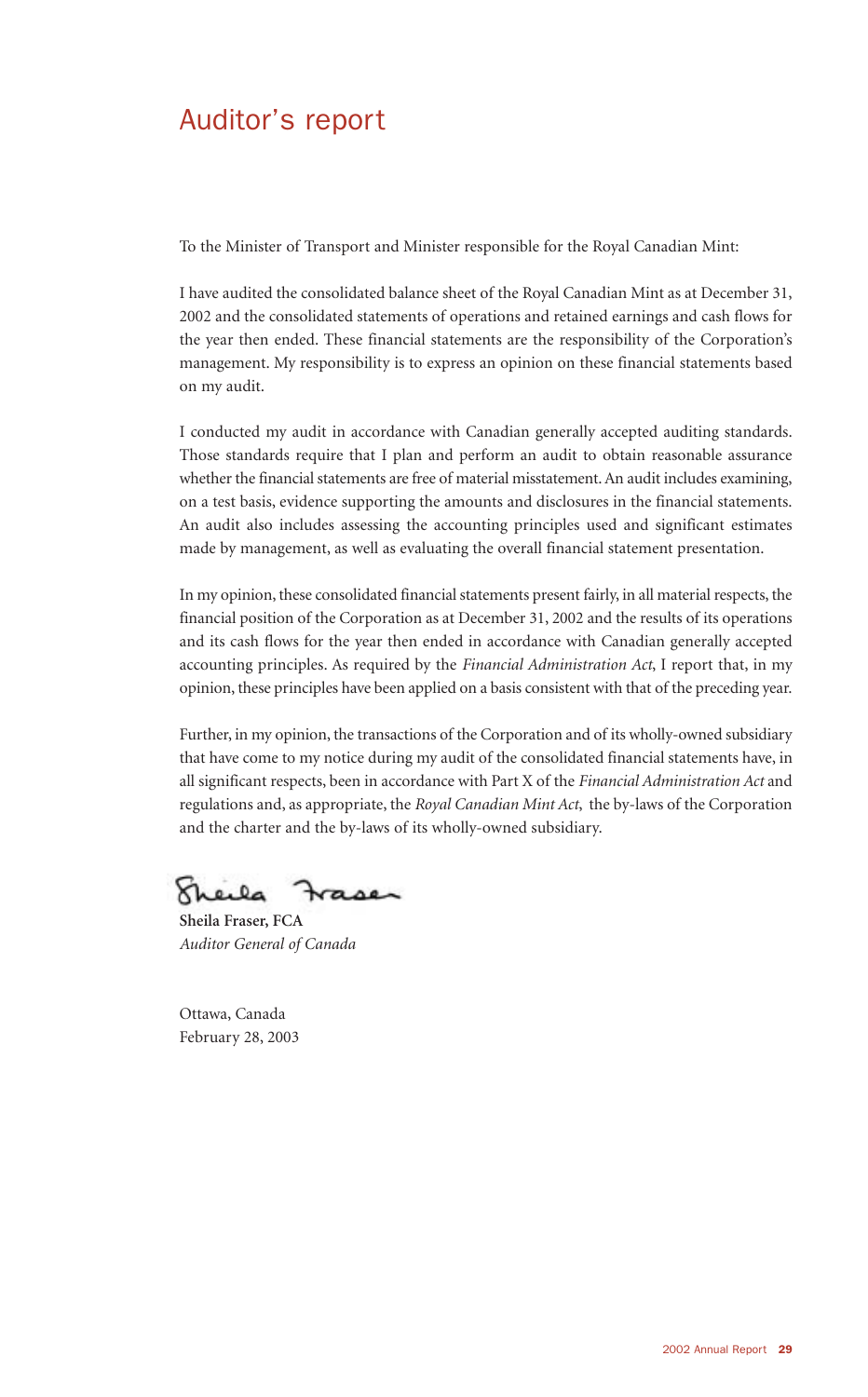### Consolidated balance sheet

as at December 31 (in thousands of dollars)

|                                                                      | 2002        | 2001         |
|----------------------------------------------------------------------|-------------|--------------|
| <b>Assets</b>                                                        |             |              |
| Current                                                              |             |              |
| Cash                                                                 | \$<br>1,452 | \$<br>5,237  |
| Short-term investments (note 3)                                      | 17,460      |              |
| Accounts receivable                                                  | 13,761      | 17,356       |
| Prepaid expenses                                                     | 2,475       | 1,908        |
| Deferred charges                                                     |             | 4,333        |
| Inventories (note 4)                                                 | 24,675      | 33,708       |
|                                                                      | 59,823      | 62,542       |
| Property, plant and equipment (note 5)                               | 91,971      | 95,064       |
|                                                                      | \$151,794   | \$157,606    |
| <b>Liabilities</b>                                                   |             |              |
| Current                                                              |             |              |
| Accounts payable and accrued liabilities                             | \$25,445    | 19,074<br>\$ |
| Current portion of loans (note 6)                                    | 5,782       | 6,023        |
| Deferred revenues                                                    | 2,526       | 1,581        |
|                                                                      | 33,753      | 26,678       |
| Long-term                                                            |             |              |
| Deferred revenues                                                    |             | 844          |
| Loans (note 6)                                                       | 23,358      | 27,747       |
| Future tax liabilities (note 7)                                      | 93          | 2,502        |
| Employee future benefits (note 8)                                    | 5,602       | 5,439        |
|                                                                      | 29,053      | 36,532       |
| <b>Shareholder's equity</b>                                          |             |              |
| Share capital (authorized and issued, 4,000 non-transferable shares) | 40,000      | 40,000       |
| Retained earnings                                                    | 48,988      | 54,396       |
|                                                                      | 88,988      | 94,396       |
|                                                                      | \$151,794   | \$157,606    |

Commitments (note 11) The accompanying notes are an integral part of these statements.

Approved on behalf of the Board of Directors

n<br>M  $\alpha$ 

**Emmanuel Triassi** *Chairperson*

Recommended for approval on behalf of the Audit Committee

July 11/h. **Judith Kavanagh**

*Chair*

Approved by Management

**Kevin Casey**

*Acting Vice-President, Administration and Finance*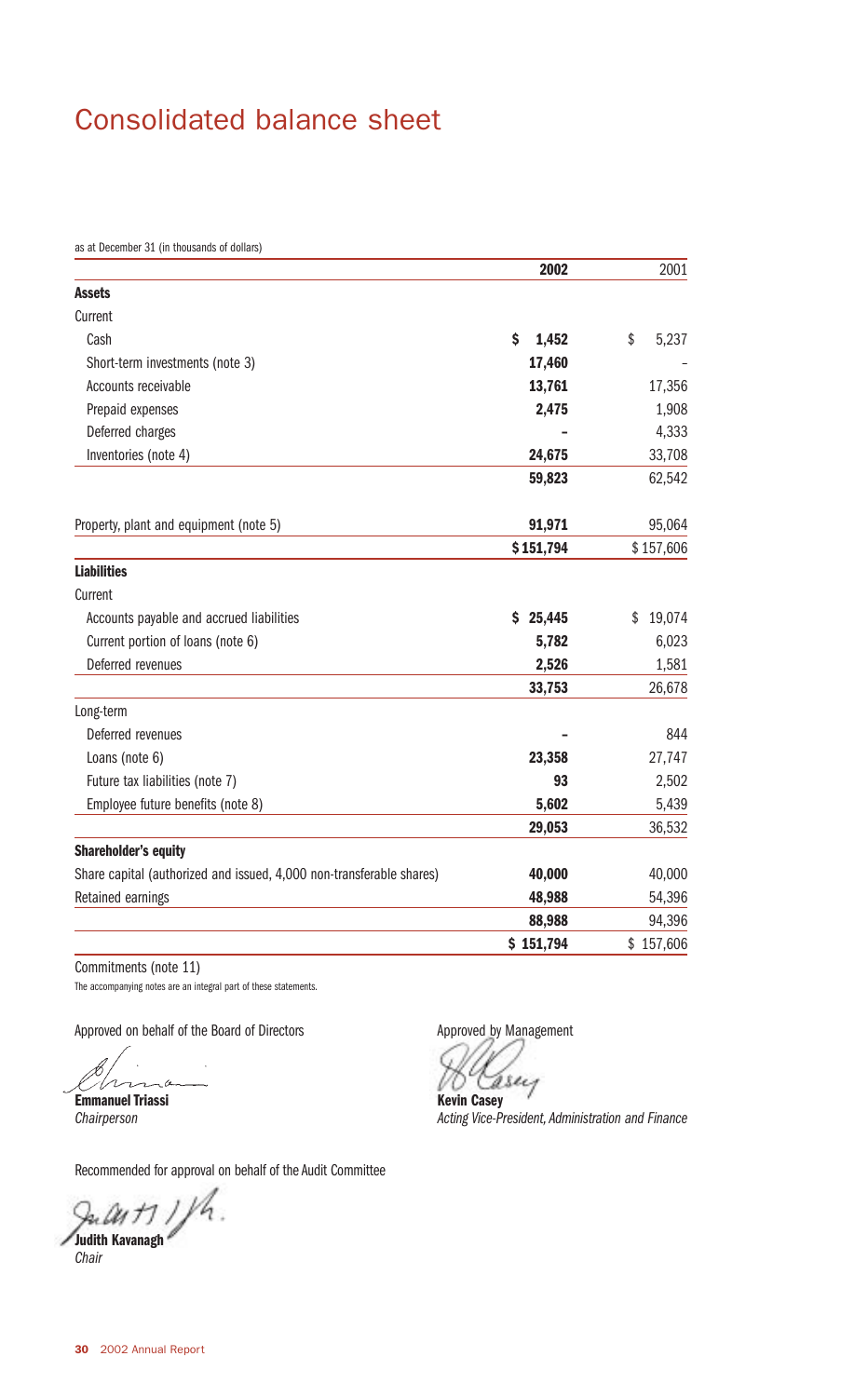### Consolidated statement of operations and retained earnings

for the year ended December 31 (in thousands of dollars)

|                                      | 2002         | 2001         |
|--------------------------------------|--------------|--------------|
| Revenues                             | \$351,358    | \$245,958    |
| Cost of goods sold                   | 303,015      | 191,110      |
| Gross profit                         | 48,343       | 54,848       |
| Other operating expenses             |              |              |
| <b>Marketing and Sales</b>           | 25,107       | 26,322       |
| Administration                       | 21,808       | 20,983       |
| Depreciation                         | 8,061        | 6,927        |
|                                      | 54,976       | 54,232       |
| Income (loss) from operations        | (6, 633)     | 616          |
| Net foreign exchange gains (losses)  | 440          | (561)        |
| Interest income                      | 496          | 220          |
| Interest expense                     | (1, 863)     | (2, 134)     |
| Loss before income tax               | (7, 560)     | (1,859)      |
| Income tax recovery (note 7)         | (2, 152)     | (30)         |
| Net loss                             | (5, 408)     | (1,829)      |
| Retained earnings, beginning of year | 54,396       | 56,225       |
| Retained earnings, end of year       | 48,988<br>\$ | 54,396<br>\$ |

The accompanying notes are an integral part of these statements.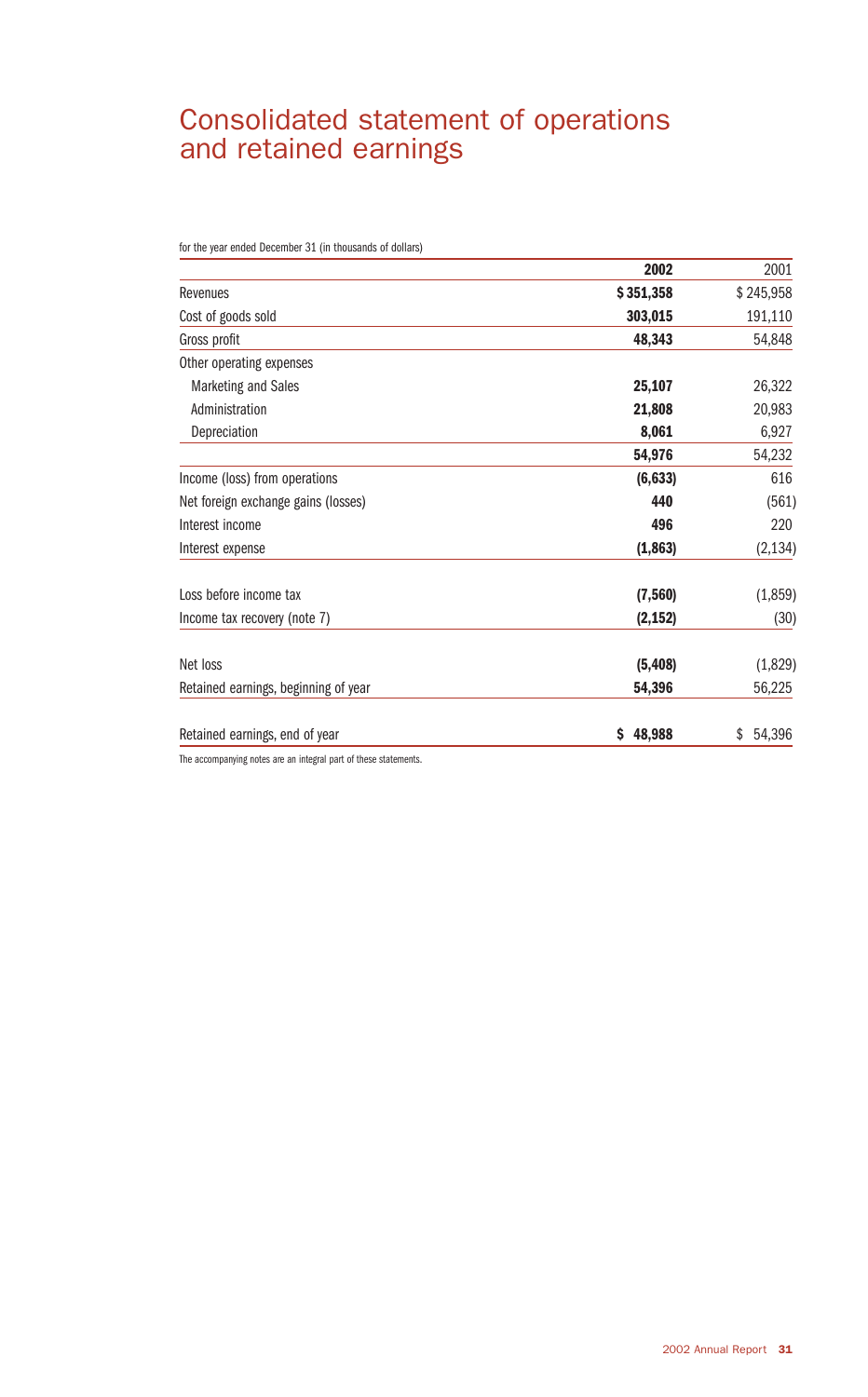## Consolidated cash flow statement

for the year ended December 31 (in thousands of dollars)

|                                             | 2002        | 2001        |
|---------------------------------------------|-------------|-------------|
| <b>Cash flows from operating activities</b> |             |             |
| Cash receipts from customers                | \$354,514   | \$271,042   |
| Cash paid to suppliers and employees        | (331, 299)  | (252, 779)  |
| Interest received                           | 496         | 220         |
| Interest paid                               | (1,863)     | (2,707)     |
| Income taxes                                | 1,424       | (1, 468)    |
|                                             | 23,272      | 14,308      |
| <b>Cash flows from investing activities</b> |             |             |
| Purchase of short-term investments          | (17, 460)   |             |
| Purchase of property, plant and equipment   | (4, 967)    | (5, 109)    |
|                                             | (22, 427)   | (5, 109)    |
| <b>Cash flows from financing activities</b> |             |             |
| Repayment of loans                          | (4,630)     | (4,100)     |
| Net increase (decrease) in cash             | (3,785)     | 5,099       |
| Cash at the beginning of year               | 5,237       | 138         |
| Cash at the end of year                     | \$<br>1,452 | \$<br>5,237 |

The accompanying notes are an integral part of these statements.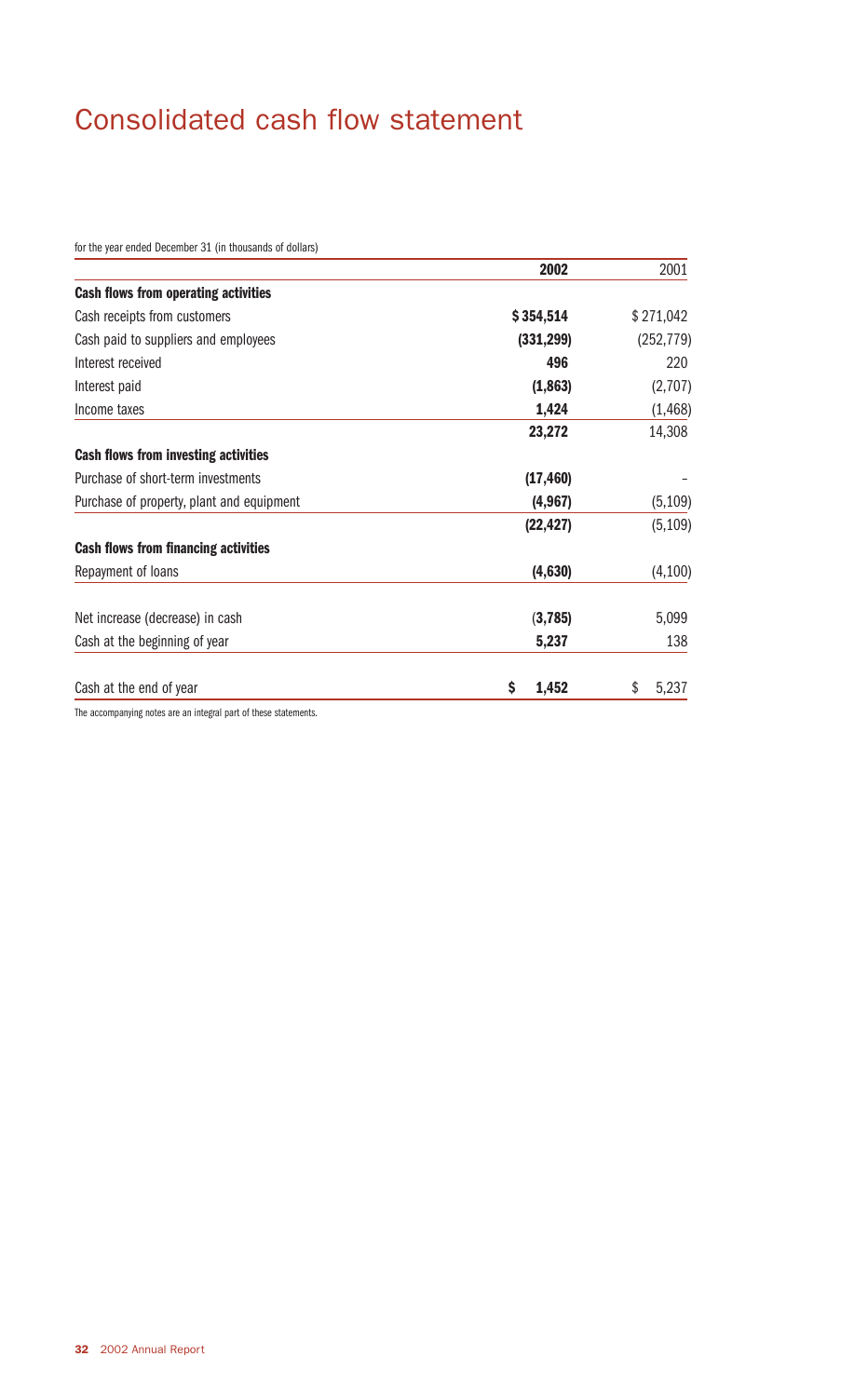### Notes to consolidated financial statements

December 31, 2002

#### 1. Authority and objectives

The Mint was incorporated in 1969 by the *Royal Canadian Mint Act* to mint coins in anticipation of profit and carry out other related duties. The Mint is an agent Corporation of Her Majesty named in Part II of Schedule III to the *Financial Administration Act*. It produces all of the circulation coins used in Canada and manages the supporting distribution system for the Government of Canada. The Mint is one of the world's foremost producers of circulation, collector and bullion investments coins for the domestic and international marketplace. It is also one of the largest gold refiners in the world.

During the year, the Mint incorporated RCMH-MRCF Inc., a wholly-owned subsidiary, to hold the Mint's interest (50%) in TGM Specialty Services Inc., a joint venture with a private sector partner. TGM Specialty Services Inc.'s objective is to offer packaging products and services to domestic and international markets.

The Mint may borrow money from the Consolidated Revenue Fund or any other source, subject to the approval of the Minister of Finance with respect to the time and the terms and conditions. Since March 1999, following the enactment of changes to the *Royal Canadian Mint Act*, the aggregate of the amounts loaned to the Mint and outstanding at any time shall not exceed \$75 million.

#### 2. Significant accounting policies

These consolidated financial statements have been prepared in accordance with Canadian generally accepted accounting principles. The significant accounting policies of the Corporation are :

#### a) Consolidation

The consolidated financial statements include the accounts of the Corporation and its wholly owned subsidiary. Its interest in the joint venture is proportionately consolidated.

#### b) Short-term investments

Short-term investments consist of investments in money market instruments with terms to maturity of 12 months or less. These investments are carried at cost, which approximates market.

#### c) Inventories

Raw materials and supplies are valued at the lower of cost and replacement cost, cost being determined by the average cost method. Work in process and finished goods are valued at the lower of cost and net realizable value, cost being determined by the average cost method.

#### d) Property, plant and equipment

Property, plant and equipment are recorded at cost and depreciated under the straight-line method at the following annual rates:

| Land improvements     | 2 1/2% |
|-----------------------|--------|
| <b>Buildings</b>      | 2 1/2% |
| Equipment             | 10%    |
| Hardware and software | 20%    |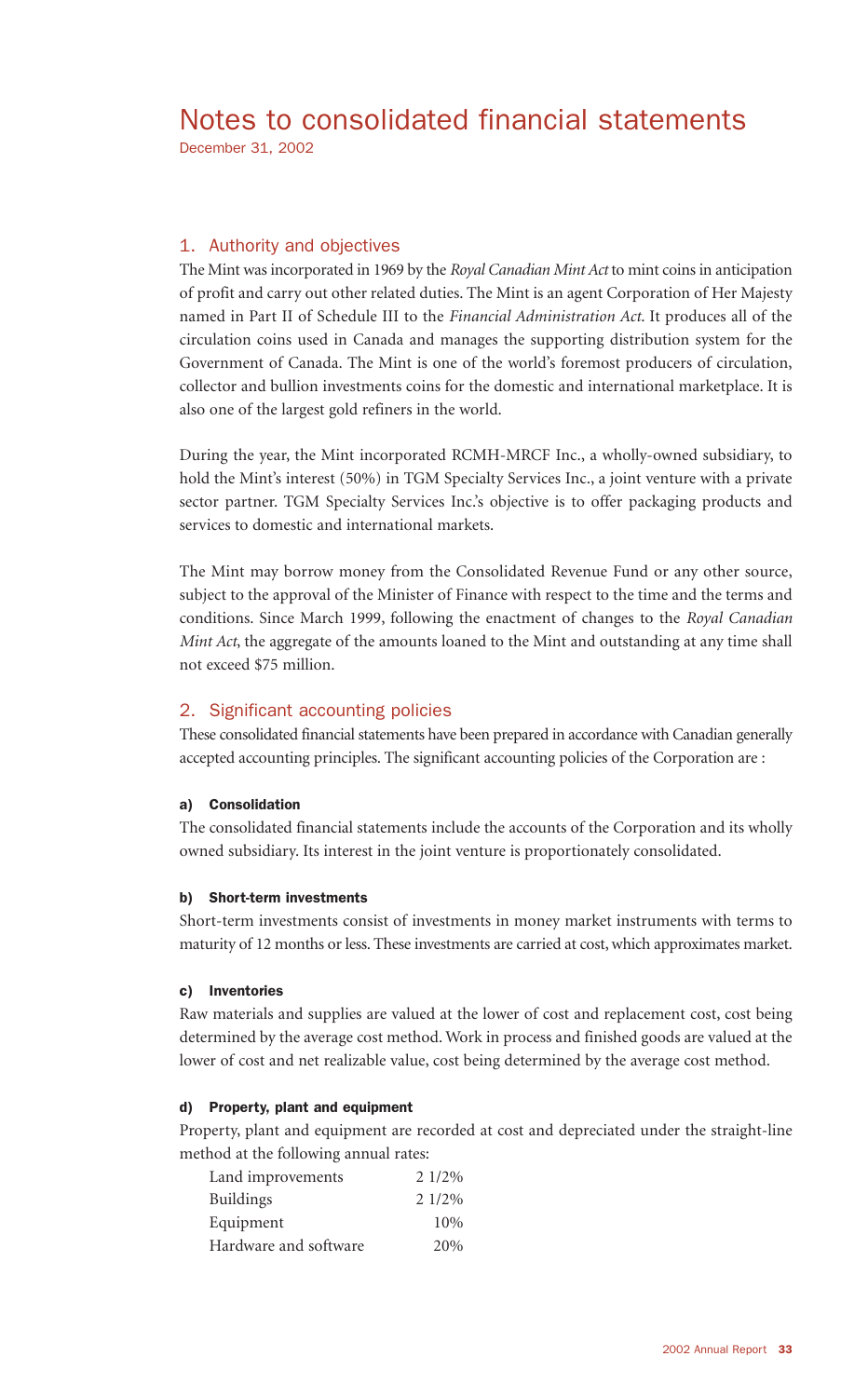### Notes to consolidated financial statements

December 31, 2002

#### e) Deferred revenues

Payments received in advance on sales are not recognized as revenue until the products are shipped.

#### f) Deferred charges

The cost incurred for specific projects in advance of sales are not recognized as expenses until the products are shipped.

#### g) Employee future benefits

#### i) Pension benefits

Employees participate in the Public Service Superannuation Plan administered by the Government of Canada. The Corporation's contribution to the plan reflects the full cost of the employer contributions. This amount is currently based on multiple of the employees' required contributions, and may change over time depending on the experience of the Plan. These contributions represent the total pension obligations of the Corporation and are charged to operations on a current basis. The Corporation is not currently required to make contributions with respect to actuarial deficiencies of the Public Service Superannuation Account.

#### ii) Other benefits

Employees are entitled to a severance benefit plan. These benefits are accrued as the employees render the services necessary to earn severance benefits. The cost of the benefits earned by employees is actuarially determined using the projected benefit cost method projected on services. The valuation of the liability is based upon a current market-related discount rate and other actuarial assumptions which represent management's best long-term estimates of factors such as future wage increases and employee resignation rates. The excess of any net actuarial gain (loss) over 10% of the benefit obligation is amortized over the remaining service period of active employees.

The Corporation is subject to the *Government Employees Compensation Act* and, therefore, is not mandatorily covered under any provincial workers' compensation act. As a self-insured employer, the Corporation is accountable for all such liabilities incurred since incorporation. Liability for workers' compensation benefits is actuarially determined based on known awarded disability and survivor pensions and other potential future awards in respect of accidents that occurred up to the value measurement date. The benefit entitlements are based on the respective legislations in effect on that date. An accrued post-employment benefit obligation representing the continuation of certain employer paid benefits for employees on long-term disability is also actuarially determined. The determination takes into account expected mortality, recoveries and health care and dental trend rates. The excess of the net actuarial gain (loss) over 10% of the obligation is amortized over a period of 10 years, which is consistent with the average duration of these liabilities.

#### h) Foreign currency translation

Monetary assets and liabilities denominated in foreign currencies are translated to Canadian dollars at the exchange rate in effect at the balance sheet date, or, when hedged, at rates prescribed by foreign currency contracts. Revenue and expense items are translated at average exchange rates during the year. All exchange gains and losses are included in determining net income for the year.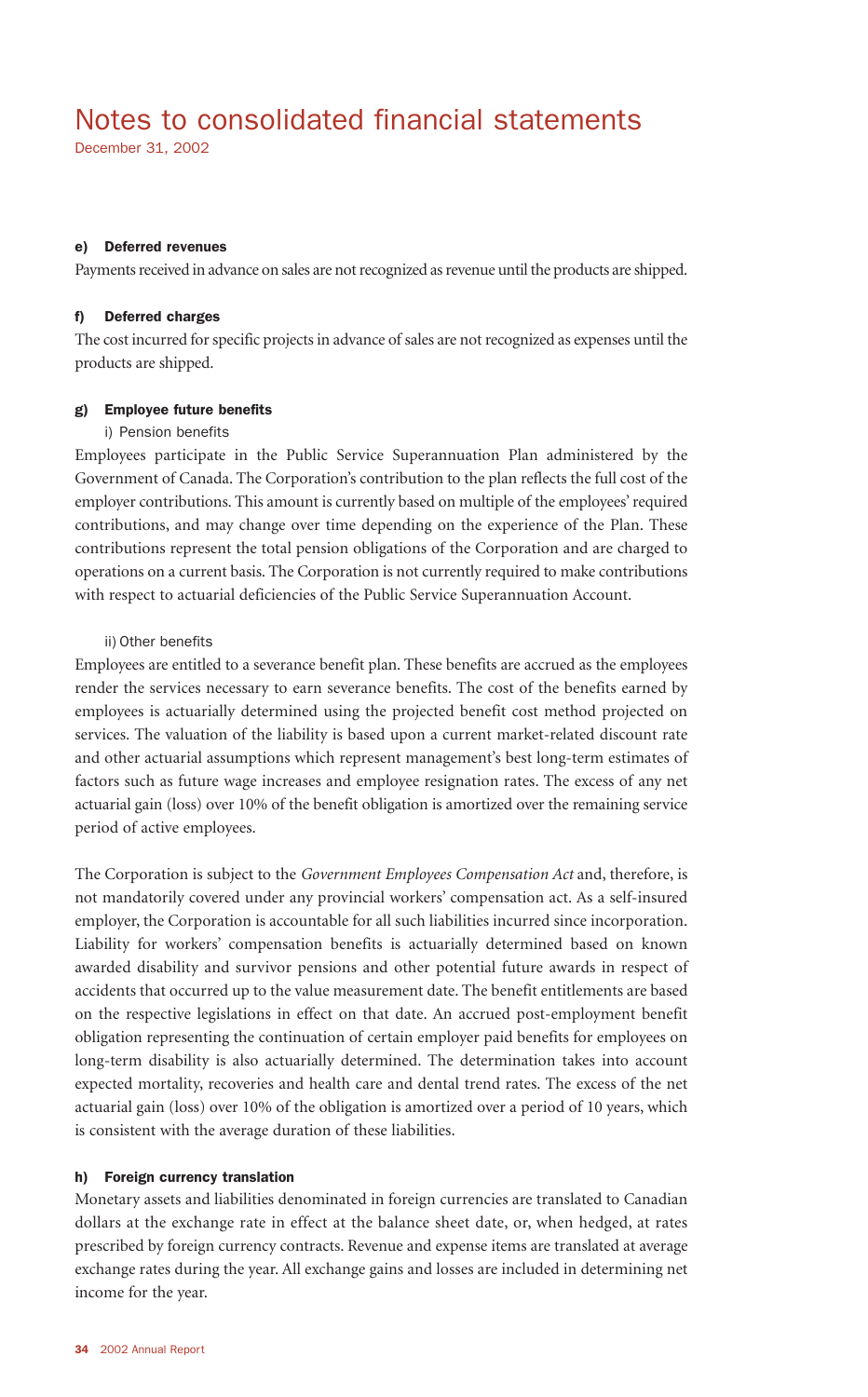#### i) Income tax

Income tax expense is determined using the liability method, whereby the future income tax component is recognized on temporary differences using substantively enacted tax rates that are expected to apply to taxable income in the years in which those temporary differences are expected to be recovered or settled. Temporary differences between the carrying values of assets or liabilities used for tax purposes and those used for financial reporting purposes arise in one year and reverse in one or more subsequent years. In assessing the realizability of future tax assets, management considers known and anticipated factors impacting whether some portion or all of the future tax assets will not be realized. To the extent that the realization of future tax assets is not considered to be more likely than not, a valuation allowance is provided.

#### j) Derivative financial instruments

The Corporation uses derivative financial instruments such as forward contracts and options to reduce the risk of loss due to adverse movements in foreign exchange and precious metal prices. The Corporation's policy is not to utilize derivative financial instruments for trading or speculation purposes.

A derivative must be designated and effective to be accounted for as a hedge. Effectiveness is achieved if the cash flows or fair values of the derivative substantially offset the cash flows of the hedged position and the timing is similar. Premiums paid or received with respect to derivatives are recognized based on the original hedge designation date.

Gains or losses related to derivatives that are hedges are deferred and recognized in the same period as the corresponding hedged positions. If derivative financial instruments are closed before planned delivery, gains or losses are recorded as deferred revenue or deferred charges and recognized on the planned delivery date.

#### k) Use of estimates

The preparation of financial statements in accordance with Canadian generally accepted accounting principles requires management to make estimates and assumptions that affect the reported amounts of assets and liabilities at the date of the financial statements and the reported amounts of income and expenses for the year. The inventory valuation allowance, employee-related liabilities and estimated useful lives of plant and equipment are the most significant items where estimates are used. Actual results could differ from those estimated.

#### 3. Short-term investments

In accordance with the Corporation's short-term investment policy, all investments in Corporate entities must be rated R-1 low or better by the Dominion Bond Rating Service (DBRS) and investments in banking entities must be rated AA or better by Moody's or Standard and Poors. The investments vehicles consist primarily of commercial paper. The overall portfolio yield as at December 31, 2002 was 2.99% (2001 – not applicable) and the average term to maturity is 26 days (2001 – not applicable). The fair market value of the investment portfolio at year-end approximates the book value.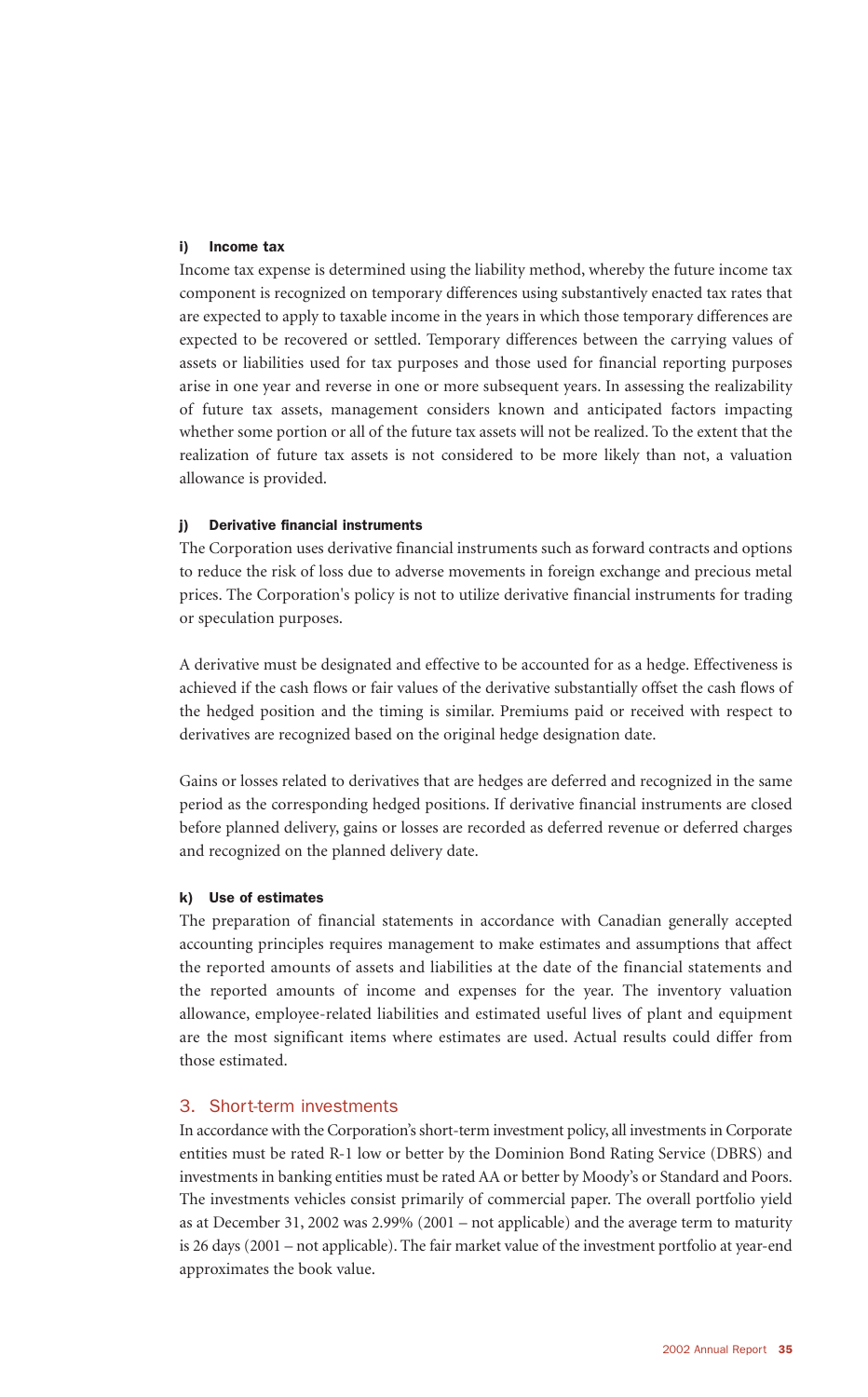## Notes to consolidated financial statements

December 31, 2002

#### 4. Inventories

(in thousands of dollars)

|                 | 2002         | 2001   |
|-----------------|--------------|--------|
| Raw materials   | 7,744        | 8,405  |
| Work in process | 4,504        | 4,883  |
| Finished goods  | 10,921       | 17,382 |
| Supplies        | 1,506        | 3,038  |
|                 | 24,675<br>S. | 33,708 |

Inventory as at December 31, 2002 includes a write down of \$5.5 million on jewellery inventory.

#### 5. Property, plant and equipment

(in thousands of dollars)

|                       |      |           |                             |   | 2002                            |    | 2001                            |
|-----------------------|------|-----------|-----------------------------|---|---------------------------------|----|---------------------------------|
|                       | Cost |           | Accumulated<br>Depreciation |   | <b>Net</b><br><b>Book Value</b> |    | <b>Net</b><br><b>Book Value</b> |
| Land                  | \$   | 3,226     | \$                          | Ş | 3,226                           | \$ | 3,226                           |
| Land improvements     |      | 914       | 739                         |   | 175                             |    | 198                             |
| <b>Buildings</b>      |      | 75,350    | 23,542                      |   | 51,808                          |    | 52,630                          |
| Equipment             |      | 81,127    | 48,724                      |   | 32,403                          |    | 35,162                          |
| Hardware and software |      | 12,269    | 7,910                       |   | 4,359                           |    | 3,848                           |
|                       |      | \$172,886 | \$<br>80,915                |   | 91,971                          |    | 95,064                          |

#### 6. Loans

(in thousands of dollars) **2002** 2001 10-year loan due December 2007, bearing interest at 5.840% calculated semi-annually with the principal repayable in ten equal annual installments commencing December 1998 **\$ 5,000** \$ 6,000 Amortizing bond with two year interest holiday maturing December 2009, semi-annual coupon at 7.753% starting June 2000 with principal repayable in ten equal installments commencing December 2000 **21,700** 24,800 Accrued interest on bond **2,970 2,970 \$ 29,140** \$ 33,770 Less current portion of loans **5,782** 6,023 **\$ 23,358** \$ 27,747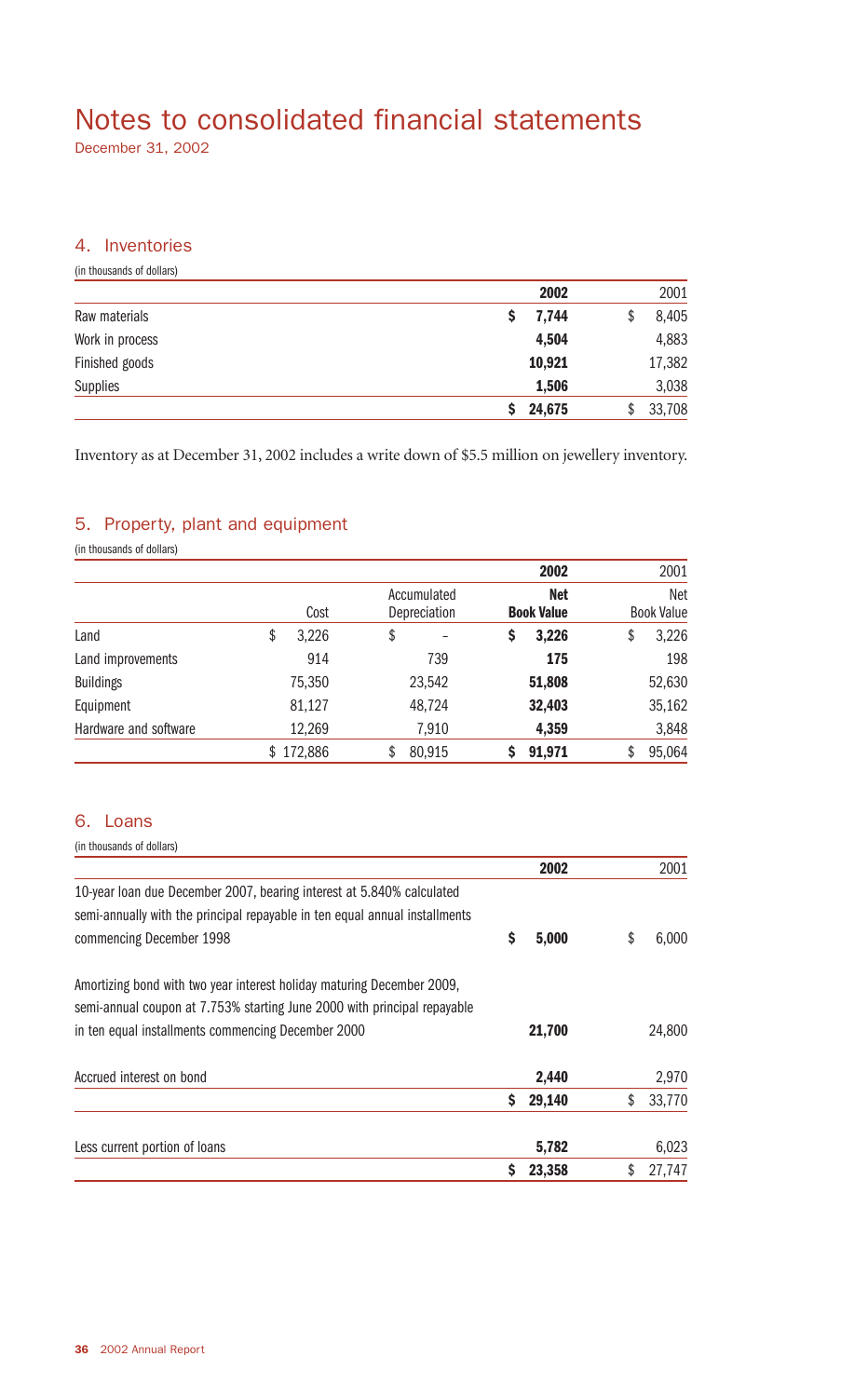#### 7. Income tax

| (in thousands of dollars)      |          |    |          |
|--------------------------------|----------|----|----------|
|                                | 2002     |    | 2001     |
| Current tax expense (recovery) | 280      |    | (1, 430) |
| Future tax expense (recovery)  | (2.432)  |    | 1,400    |
|                                | (2, 152) | J, | (30)     |

Income tax expense differs from the amount that would be computed by applying the Federal statutory income tax rate of 36.12% (2001- 38.12%) to loss before income tax. The reasons for the differences are as follows:

|                                                     | 2002     | 2001        |
|-----------------------------------------------------|----------|-------------|
| Computed tax expense                                | (2,731)  | (709)<br>\$ |
| Increase (decrease) resulting from:                 |          |             |
| Adjustment to future tax assets and liabilities for |          |             |
| enacted changes in tax laws and rates               | 225      | 86          |
| Other net amounts                                   | 129      | 304         |
| Large Corporation Tax                               | 225      | 289         |
|                                                     | (2, 152) | (30)<br>\$  |

The tax effects of temporary differences that give rise to significant portions of the future tax assets and future tax liabilities at 2002 and 2001 are presented below:

| 339     |
|---------|
| 1,960   |
| 2,299   |
|         |
| (4,801) |
| (2,502) |
|         |

#### 8. Employee future benefits

#### i) Pension benefits

The Public Service Superannuation Plan requires the Corporation to contribute at a rate of 2.14 times the employees' contribution (2001 - 2.14:1). The Corporation's contribution to the plan during the year was \$3,890,000 (2001 – \$3,559,000).

#### ii) Other benefits

The Corporation provides severance benefits and workers' compensation benefits to its employees. These benefits are not pre-funded and thus have no assets, resulting in a plan deficit equal to the accrued benefit obligation. The accrued benefit obligation of these benefits,